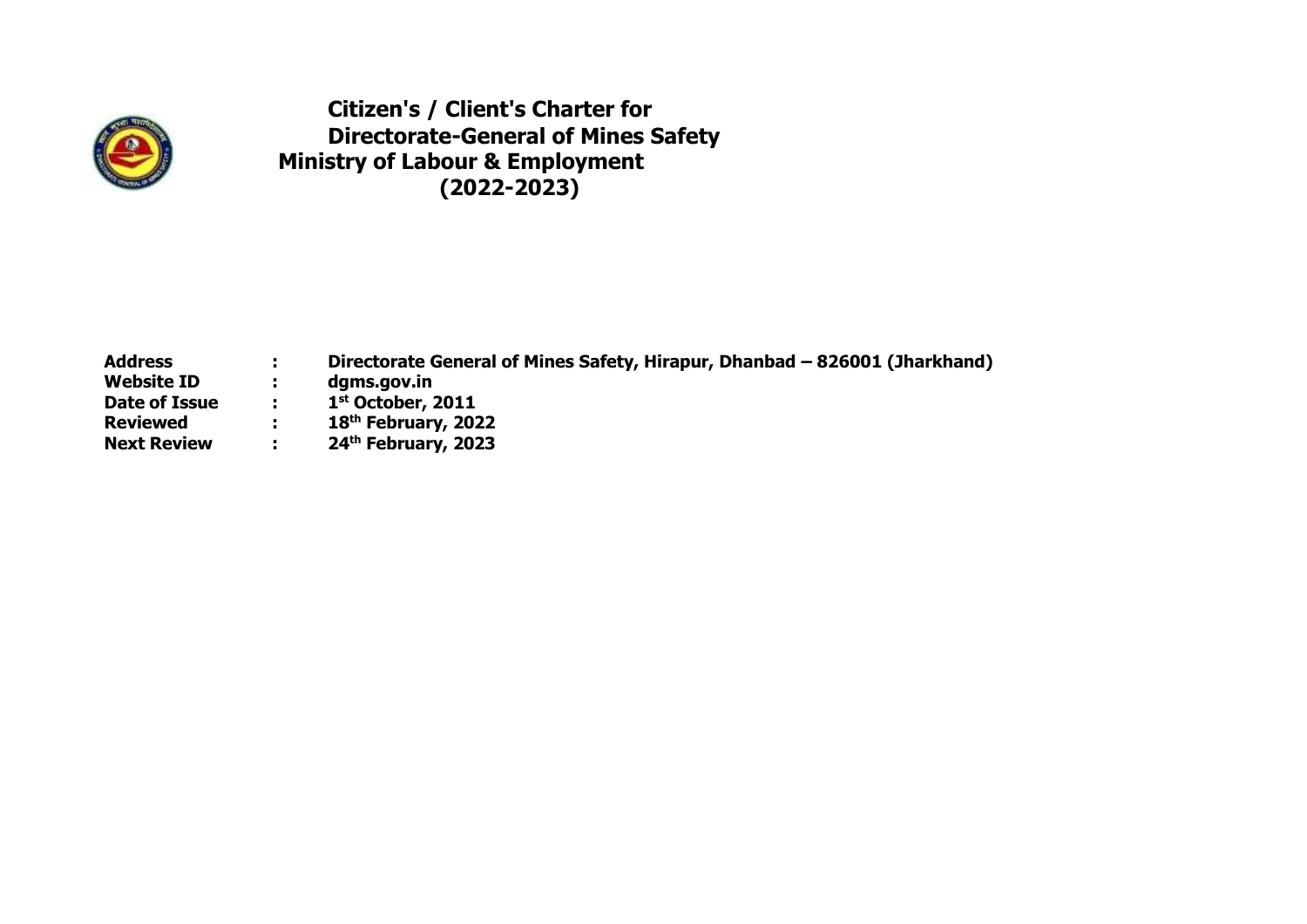#### **VISION**

To attain risk and hazard free conditions of work and welfare of persons employed in mines.

### **MISSION**

To identify and reduce risk of accidents and diseases in and around the mine through:

- Development of suitable legislation, rules, regulations, standards and guidelines;
- Adequate measures to ensure compliance and
- Awareness initiatives to inculcate safety and health culture amongst work persons and stakeholders.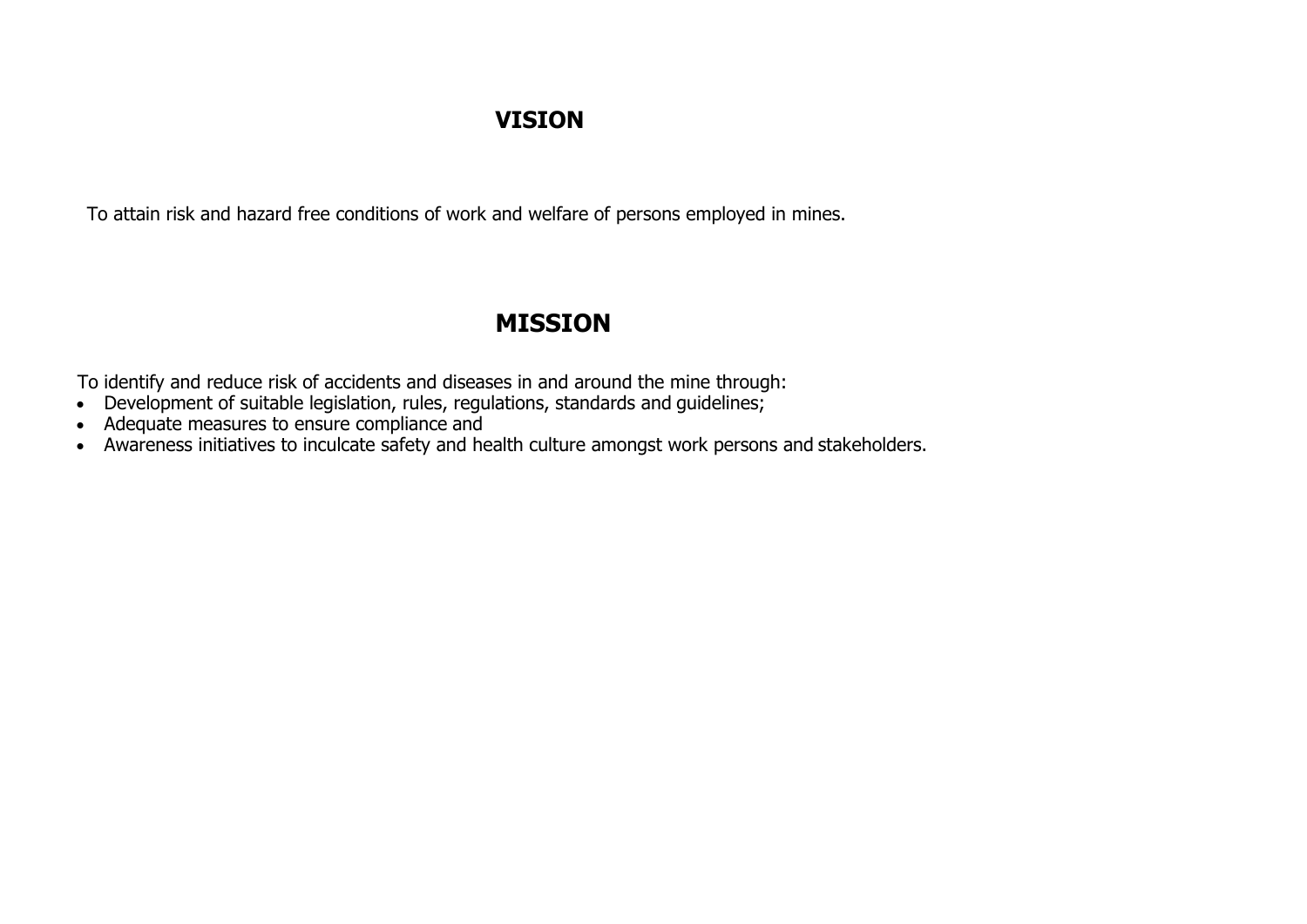## **Main Services/Transactions**

| SI.              | Service/Transaction        | <b>Weight</b> | Responsible                                                                                                                                                                                                                                                                            | E-mail                                           | Phone                                        | Process                                                                                                                                                                                                                                                                                                                                                                                                                                        | Document  |           | Fee       |           |  |
|------------------|----------------------------|---------------|----------------------------------------------------------------------------------------------------------------------------------------------------------------------------------------------------------------------------------------------------------------------------------------|--------------------------------------------------|----------------------------------------------|------------------------------------------------------------------------------------------------------------------------------------------------------------------------------------------------------------------------------------------------------------------------------------------------------------------------------------------------------------------------------------------------------------------------------------------------|-----------|-----------|-----------|-----------|--|
| No.              |                            |               | Person                                                                                                                                                                                                                                                                                 |                                                  | Number                                       |                                                                                                                                                                                                                                                                                                                                                                                                                                                | Required  | Category  | Mode      | Amount    |  |
| 1.               | <b>Inspection of Mines</b> | 20            | Director of<br>Dy.<br>Mines<br>Safety<br>(Electrical,<br>Mechanical,<br>Mining) of<br>all<br>regions and sub-<br>regions<br>and<br>Director of Mines<br>Safety (Electrical,<br>Mechanical,<br>Mining) of<br>all<br>regions.                                                            | <b>Details</b><br>as<br>Annexure<br>L            | <b>Details</b><br>as<br>Annexure<br>$\bf{I}$ | Mines are inspected as per<br>allotment through Shram<br>Suvidha Portal. Action taken<br>subsequent to inspection:<br>• Pointing out<br>contraventions<br>• Withdrawal of permission<br>• Issue of improvement<br>notices<br>• Prohibition of employment<br>• Temporary stoppage of<br>work<br>• Prosecution in the Court of<br>law                                                                                                            | <b>NA</b> | <b>NA</b> | <b>NA</b> | <b>NA</b> |  |
| $\overline{2}$ . | <b>Enquiries</b>           | 20            |                                                                                                                                                                                                                                                                                        |                                                  |                                              |                                                                                                                                                                                                                                                                                                                                                                                                                                                |           |           |           |           |  |
|                  | <b>Accident Enquiries</b>  |               | Dy. Director of<br>Safety<br><b>Mines</b><br>(Electrical,<br>Mechanical,<br>Mining) of<br>all<br>regions and sub-<br>regions<br>and<br>Director of Mines<br>Safety (Electrical,<br>Mechanical,<br>all<br>Mining)<br>of<br>regions.<br>Dy. Director<br>General In-Charge<br>of the Zone | <b>Details</b><br>as<br>Annexure<br>$\mathbf{I}$ | Details<br>as<br>II                          | On receipt of information of<br>any accident, the concerned<br>Annexure Dy. Director of Mines Safety<br>Mechanical,<br>(Electrical,<br>Mining) and/or Director of<br>Mines<br>Safety (Electrical,<br>Mechanical, Mining) and/or<br>Dy. Director General, In-<br>Charge of the Zone conducts<br>enquiry after visiting the site<br>of accident.<br>Action taken subsequent to<br>enquiry:<br>• Prosecution in the Court<br>of law if warranted. | <b>NA</b> | <b>NA</b> | <b>NA</b> | <b>NA</b> |  |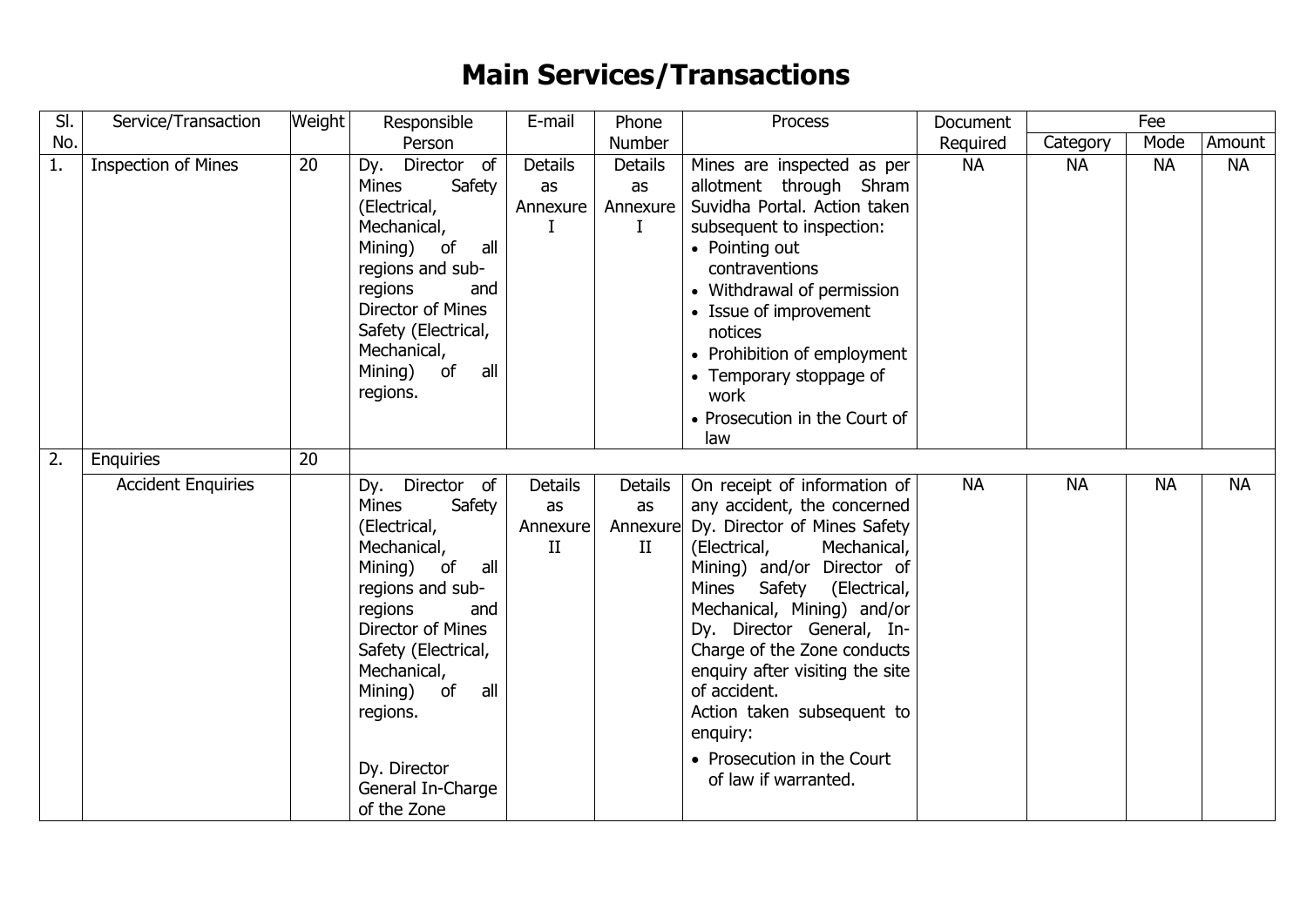| Enquiries of               | Dy. Director of          | <b>Details</b> | <b>Details</b> | On receipt of information of   Information              |                          | <b>NA</b> | <b>NA</b> | <b>NA</b> |
|----------------------------|--------------------------|----------------|----------------|---------------------------------------------------------|--------------------------|-----------|-----------|-----------|
| Dangerous                  | <b>Mines</b><br>Safety   | as             | as             | $d$ angerous occurrences in                             | received                 |           |           |           |
| <b>Occurrences</b>         | (Electrical,             | Annexure       | Annexure       | the mines, the concerned                                | the<br>from              |           |           |           |
|                            | Mechanical,              | I              | Ι.             | Dy. Director of Mines Safety                            | recipient(s)             |           |           |           |
|                            | Mining)<br>and           |                |                | (Electrical,<br>Mechanical,                             | giving<br>his            |           |           |           |
|                            | <b>Director of Mines</b> |                |                | Mining) and/ or Director of                             | contact                  |           |           |           |
|                            | Safety (Electrical,      |                |                | Mines Safety<br>(Electrical,                            | details and              |           |           |           |
|                            | Mechanical,              |                |                | Mechanical,<br>Mining)                                  | also giving              |           |           |           |
|                            | Mining) of<br>all        |                |                | conducts<br>enquiry<br>after                            | details                  |           |           |           |
|                            | regions and sub-         |                |                | visiting the mine.                                      | about<br>the             |           |           |           |
|                            | regions.                 |                |                |                                                         | mines, issue             |           |           |           |
|                            |                          |                |                | After enquiry suitable action                           | involved                 |           |           |           |
|                            |                          |                |                | as deemed fit is taken on                               | and                      |           |           |           |
|                            |                          |                |                | case to case basis.                                     | pinpointing              |           |           |           |
|                            |                          |                |                |                                                         | the area of              |           |           |           |
|                            |                          |                |                |                                                         | concern                  |           |           |           |
|                            |                          |                |                |                                                         | with                     |           |           |           |
|                            |                          |                |                |                                                         | justification.           |           |           |           |
| <b>Complaint Enquiries</b> | Dy. Director of          | <b>Details</b> | <b>Details</b> | Complaints<br>received<br>by <sub>l</sub>               | Complaint                | <b>NA</b> | <b>NA</b> | <b>NA</b> |
|                            | Region                   | as             | as             | In-Charge<br>Director<br>of                             | (s) received             |           |           |           |
|                            | Director In-             | Annexure       | Annexure       | Region,<br>scrutinizing<br>the                          | the<br>from              |           |           |           |
|                            | Charge of Region         | $\mathbf{I}$   | $\rm II$       | merit of the complaint, calls                           | recipient(s)             |           |           |           |
|                            | Dy. Director             |                |                | for<br>enquiry<br>into<br>the                           | giving<br>his            |           |           |           |
|                            | General In-Charge        |                |                | compliant by the concerned                              | contact                  |           |           |           |
|                            | of the Zone              |                |                | Dy. Director of the region.                             | details and              |           |           |           |
|                            |                          |                |                |                                                         | also giving              |           |           |           |
|                            |                          |                |                | Opinion of the Dy. Director                             | details                  |           |           |           |
|                            |                          |                |                | submitted<br>being<br>for<br>obtaining final remarks of | about<br>the             |           |           |           |
|                            |                          |                |                | the Director of the Region                              | mines, issue<br>involved |           |           |           |
|                            |                          |                |                | for taking action into the                              | and                      |           |           |           |
|                            |                          |                |                | matter.                                                 | pinpointing              |           |           |           |
|                            |                          |                |                |                                                         | the area of              |           |           |           |
|                            |                          |                |                |                                                         | concern                  |           |           |           |
|                            | Dy. Director             |                |                | <b>VIP</b><br>of<br>In<br>case<br>any                   | with                     |           |           |           |
|                            | General in-charge        |                |                | Complaint<br>the concerned                              | justification.           |           |           |           |
|                            | of Zone                  |                |                | Dy. Director General shall                              |                          |           |           |           |
|                            |                          |                |                |                                                         |                          |           |           |           |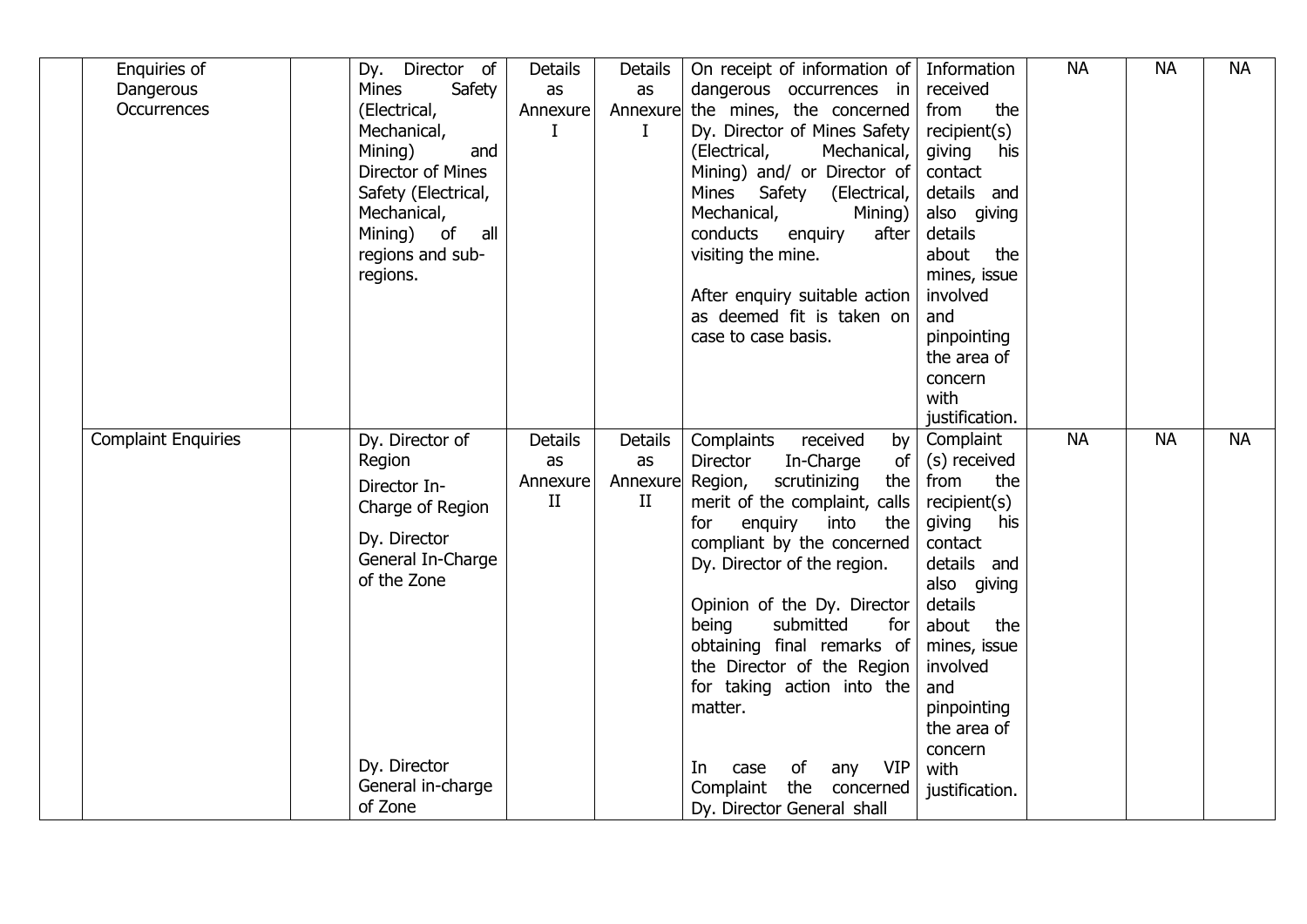|  | either enquire it himself<br>depending on the gravity of<br>the complaint or get it<br>enquired through the Dy.<br>Director/Director of the<br>Region. |  |  |
|--|--------------------------------------------------------------------------------------------------------------------------------------------------------|--|--|
|  | After enquiry suitable action<br>as deemed fit is taken on<br>case to case basis.                                                                      |  |  |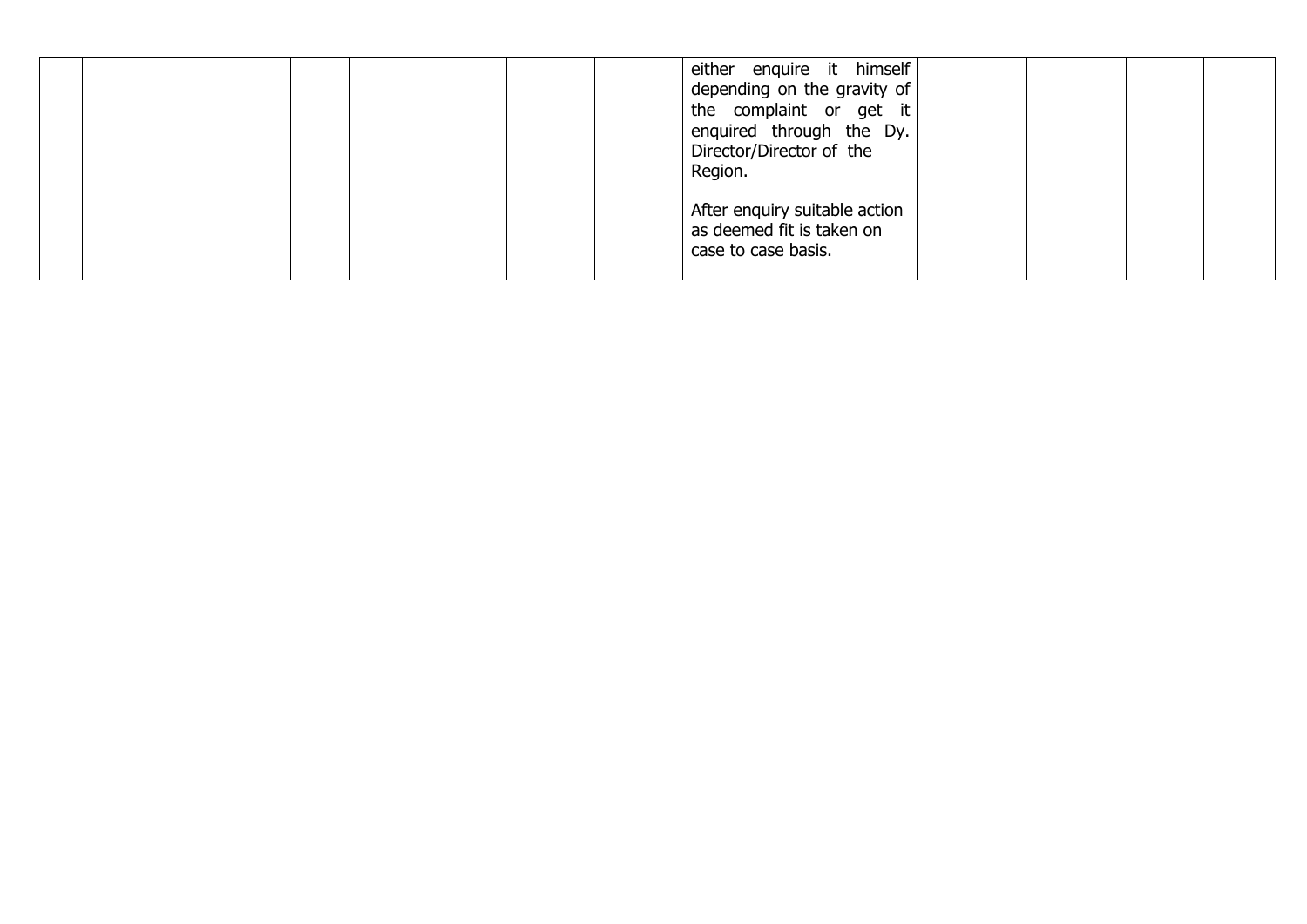| $\overline{3}$ . | Grant of               | 15 | Dy. Director      | <b>Details</b> | Details | Scrutinizing the application    | An            |  |  |
|------------------|------------------------|----|-------------------|----------------|---------|---------------------------------|---------------|--|--|
|                  | Permissions/Exemptions |    | (Mining)          | as             | as      | by Dy. Director (Mining) and    | application   |  |  |
|                  | /Relaxations           |    |                   | Annexure       |         | Annexure put up with comment to | received      |  |  |
|                  |                        |    |                   | $\mathbf{H}$   | II      | Director.                       | the<br>from   |  |  |
|                  | (Only through Online   |    |                   |                |         |                                 | recipient (s) |  |  |
|                  | Mode in DGMS portal    |    | Director In-      |                |         | Granting/rejection/record of    | has to be     |  |  |
|                  | www.dgms.gov.in)       |    | Charge of a       |                |         | the case.                       | complete in   |  |  |
|                  |                        |    | Region            |                |         |                                 | all respects. |  |  |
|                  |                        |    |                   |                |         | As per the delegation of        |               |  |  |
|                  |                        |    | Dy. Director-     |                |         | powers, in some cases the       |               |  |  |
|                  |                        |    | General in-charge |                |         | applications for permission     |               |  |  |
|                  |                        |    | of a Zone         |                |         | are forwarded to Dy. DG,        |               |  |  |
|                  |                        |    |                   |                |         | along with comments and         |               |  |  |
|                  |                        |    |                   |                |         | DPL, for his approval on the    |               |  |  |
|                  |                        |    |                   |                |         | note sheet and finally          |               |  |  |
|                  |                        |    | Approval in       |                |         | granting/rejection/ recording   |               |  |  |
|                  |                        |    | certain           |                |         | of the case being done by the   |               |  |  |
|                  |                        |    | permission cases  |                |         | concerned Director of the       |               |  |  |
|                  |                        |    | to be obtained    |                |         | Region.                         |               |  |  |
|                  |                        |    | from Director     |                |         |                                 |               |  |  |
|                  |                        |    | General level     |                |         | In some cases, comments of      |               |  |  |
|                  |                        |    |                   |                |         | Dy. Director General, In-       |               |  |  |
|                  |                        |    |                   |                |         | charge of a Zone, forwarded     |               |  |  |
|                  |                        |    |                   |                |         | Director-General<br>for<br>to   |               |  |  |
|                  |                        |    |                   |                |         | obtaining his approval on       |               |  |  |
|                  |                        |    |                   |                |         | the note sheet for finally      |               |  |  |
|                  |                        |    |                   |                |         | granting/rejection/recording    |               |  |  |
|                  |                        |    |                   |                |         | of the case and final letter    |               |  |  |
|                  |                        |    |                   |                |         | to be issued accordingly by     |               |  |  |
|                  |                        |    |                   |                |         | the concerned Director of       |               |  |  |
|                  |                        |    |                   |                |         | the Region.                     |               |  |  |
|                  |                        |    |                   |                |         |                                 |               |  |  |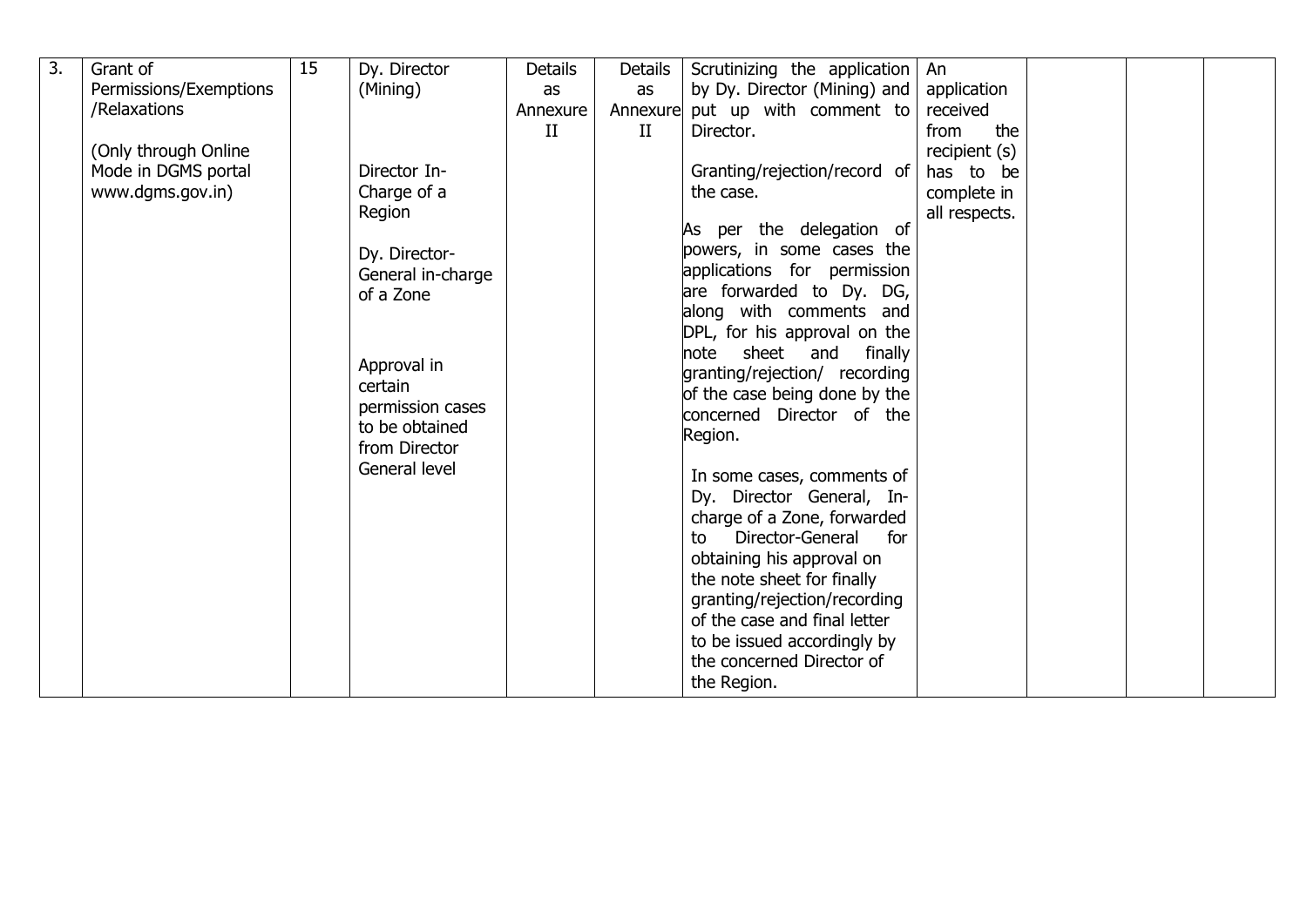|    |                                                                                                                                                        |    | Dy. Director<br>(Elect)<br>Director (Elect)<br>Dy. Director-<br>General (Elect)                                                                                                                                                                                                           |                                         |                                  | Similar procedure is being<br>adopted in case of permission<br>cases relating to Electrical<br>discipline.                                                                                                                                                                                                                              |                                                                                                                                         |           |           |           |
|----|--------------------------------------------------------------------------------------------------------------------------------------------------------|----|-------------------------------------------------------------------------------------------------------------------------------------------------------------------------------------------------------------------------------------------------------------------------------------------|-----------------------------------------|----------------------------------|-----------------------------------------------------------------------------------------------------------------------------------------------------------------------------------------------------------------------------------------------------------------------------------------------------------------------------------------|-----------------------------------------------------------------------------------------------------------------------------------------|-----------|-----------|-----------|
|    |                                                                                                                                                        |    | Dy. Director<br>(Mech)<br>Director (Mech)<br>Dy. Director-<br>General (Mech)                                                                                                                                                                                                              |                                         |                                  | Similar procedure is being<br>adopted<br>case<br>in<br>of<br>permission cases relating to<br>Mechanical discipline.                                                                                                                                                                                                                     |                                                                                                                                         |           |           |           |
| 4. | approvals of<br>Granting<br>safety<br>various<br>used<br>equipments<br>in<br>mines.<br>(Only through Online<br>Mode in DGMS portal<br>www.dgms.gov.in) | 15 | For approval of<br>Mines Safety<br>Equipments:<br>Dy. Director(MSE)<br>HQ;<br><b>Director</b><br>(MSE)HQ/<br>Dy. Director<br>General, HQ<br>Dy. Director<br>(S&T), HQ;<br>Director (S&T)<br>HQ.<br>Dy. Director<br>General, HQ<br>For approval of<br>Electrical items/<br>equipments: Dy. | <b>Details</b><br>as<br>Annexure<br>III | Details<br>as<br>Annexure<br>III | Process in all these cases<br>are similar:<br>Scrutinizing the application<br>by concerned Dy. Director,<br>who puts up his comments<br>to Director and forwarded to<br>Dy. Director General for his<br>comments on the note<br>sheet.<br>Finally<br>approval/rejection/recording<br>of the case being done by<br>the Director General. | An<br>application<br>received<br>from<br>the<br>recipient (s)<br>has to be<br>complete in<br>all respects<br>attaching<br>test reports. | <b>NA</b> | <b>NA</b> | <b>NA</b> |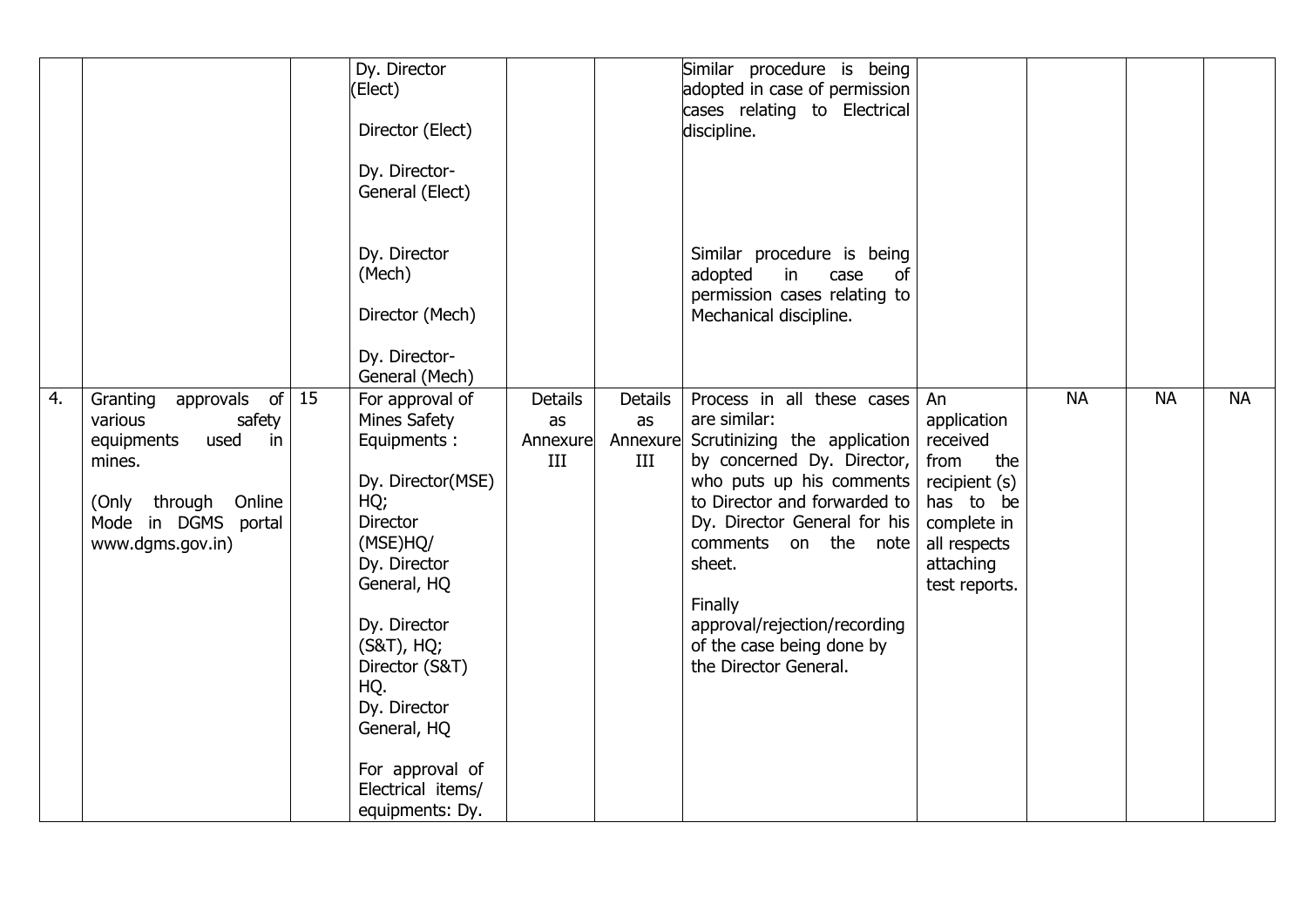|    |                                                                                                              |    | Director (Elect)<br>HQ;<br>Director (Elect)<br>HQ;<br>Dy. Director<br>General (Elect)<br>HQ<br>For approval of<br>Mechanical<br>items/equipments<br>: Dy. Director<br>(Mech) HQ;<br>Director (Mech)<br>HQ;<br>Dy. Director<br>General (Mech)<br>HQ |                                        |                            |                                                                                                                                                                                                                                                                                                                                                                                                                                                                                                 |                                                                                                            |                                                        |                                                                                                                             |  |
|----|--------------------------------------------------------------------------------------------------------------|----|----------------------------------------------------------------------------------------------------------------------------------------------------------------------------------------------------------------------------------------------------|----------------------------------------|----------------------------|-------------------------------------------------------------------------------------------------------------------------------------------------------------------------------------------------------------------------------------------------------------------------------------------------------------------------------------------------------------------------------------------------------------------------------------------------------------------------------------------------|------------------------------------------------------------------------------------------------------------|--------------------------------------------------------|-----------------------------------------------------------------------------------------------------------------------------|--|
| 5. | Conducting statutory<br>mining<br>examinations.<br>Through online<br>(Computer<br>mode<br><b>Based Test)</b> | 20 | Dy. Director<br>(Exam) HQ;<br>Director (Exam)<br>HQ;<br>Dy. Director<br>General in-charge<br>of a Zone.                                                                                                                                            | <b>Details</b><br>as<br>Annexure<br>IV | <b>Details</b><br>as<br>IV | Scrutinizing the application<br>by office staff/assistant and<br>Annexure Dy. Director, and put up<br>with comment to Director<br>and finally granting/rejection<br>of the case being done by<br>the<br>Director<br>(Exam)/Secretary, Board of<br>Examinations<br>Mining<br>at<br>of<br>Examination<br>section<br>DGMS Head Quarters).<br>For any policy matters, the<br>matter referred through the<br>Director General/Chairman,<br>Board of Mining Examination<br>to the Board and the final | An<br>application<br>received<br>from<br>the<br>recipient (s)<br>has to be<br>complete in<br>all respects. | (1)<br>Under<br>Coal<br>Mines<br>Regulatio<br>ns, 2017 | In all<br>cases<br>fee has<br>to be<br>paid<br>online<br>through<br>website<br>namely<br>www.b<br>haratko<br>sh.gov.i<br>n. |  |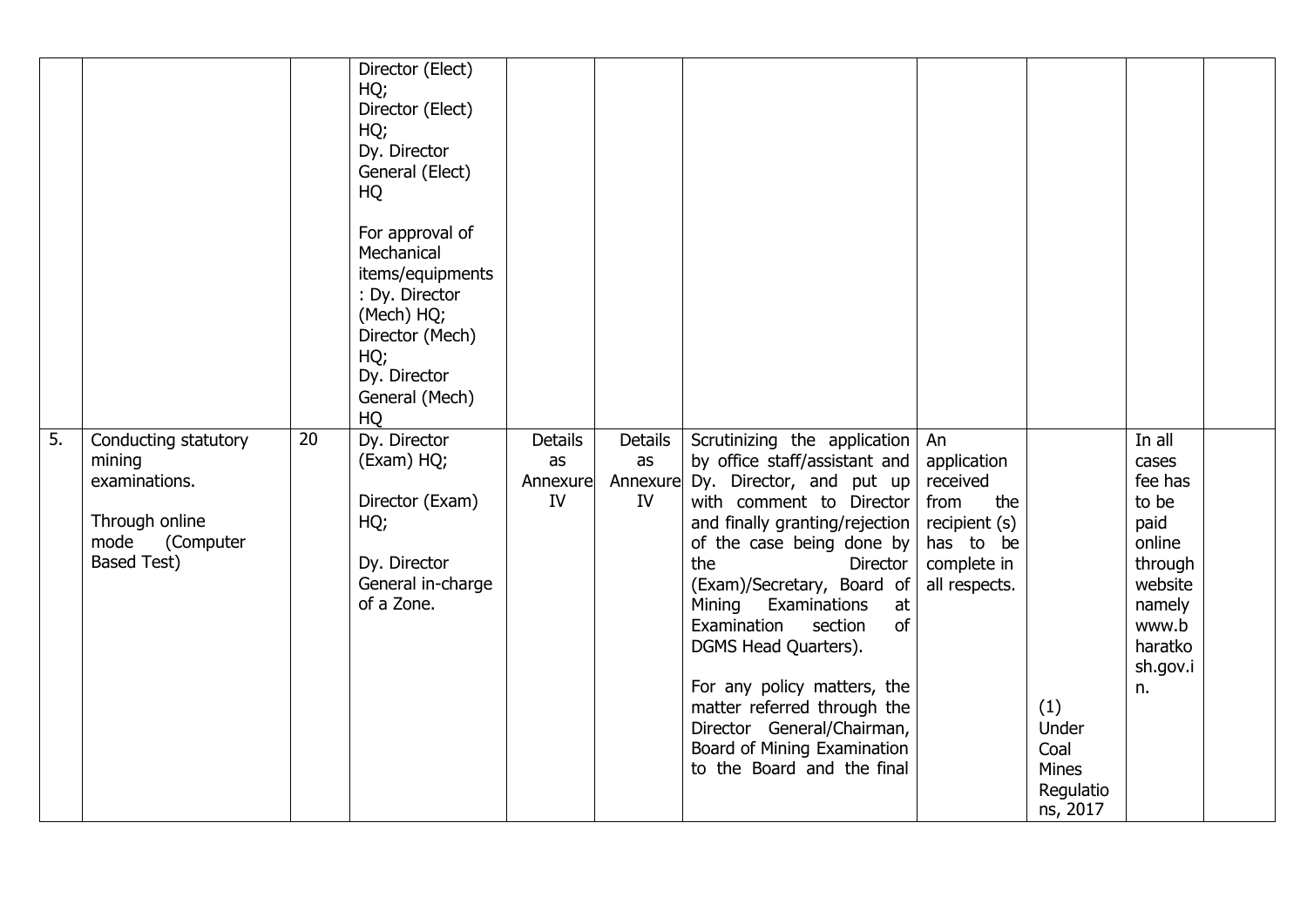|  |  | decision is taken by the<br>Board of Mining Examination | (a)<br>First Class       |               |
|--|--|---------------------------------------------------------|--------------------------|---------------|
|  |  |                                                         |                          | Rs.           |
|  |  |                                                         |                          | $1200/-$      |
|  |  |                                                         | Manager's<br>Certificate |               |
|  |  |                                                         |                          |               |
|  |  |                                                         |                          |               |
|  |  |                                                         | (b)<br>Second            |               |
|  |  |                                                         |                          |               |
|  |  |                                                         | Class                    | <b>Rs.900</b> |
|  |  |                                                         | Manager's                |               |
|  |  |                                                         | Certificate              |               |
|  |  |                                                         |                          |               |
|  |  |                                                         |                          |               |
|  |  |                                                         |                          |               |
|  |  |                                                         | (c)<br>Surveyor's        |               |
|  |  |                                                         |                          | <b>Rs.600</b> |
|  |  |                                                         | Certificate              |               |
|  |  |                                                         |                          |               |
|  |  |                                                         |                          |               |
|  |  |                                                         | (d)<br>Overman's         |               |
|  |  |                                                         |                          | <b>Rs.600</b> |
|  |  |                                                         | Certificate              |               |
|  |  |                                                         |                          |               |
|  |  |                                                         |                          |               |
|  |  |                                                         | (e)<br>Sirdar's          |               |
|  |  |                                                         |                          |               |
|  |  |                                                         | Certificate              | <b>Rs.400</b> |
|  |  |                                                         |                          |               |
|  |  |                                                         |                          |               |
|  |  |                                                         | (f)<br>Gas               |               |
|  |  |                                                         |                          |               |
|  |  |                                                         | Testing<br>Certificate   | Rs.300        |
|  |  |                                                         |                          |               |
|  |  |                                                         |                          |               |
|  |  |                                                         | (g)<br>Winding           |               |
|  |  |                                                         |                          |               |
|  |  |                                                         | Enginema                 |               |
|  |  |                                                         | n's                      | <b>Rs.300</b> |
|  |  |                                                         |                          |               |
|  |  |                                                         | Certificate              |               |
|  |  |                                                         |                          |               |
|  |  |                                                         |                          |               |
|  |  |                                                         |                          |               |
|  |  |                                                         |                          |               |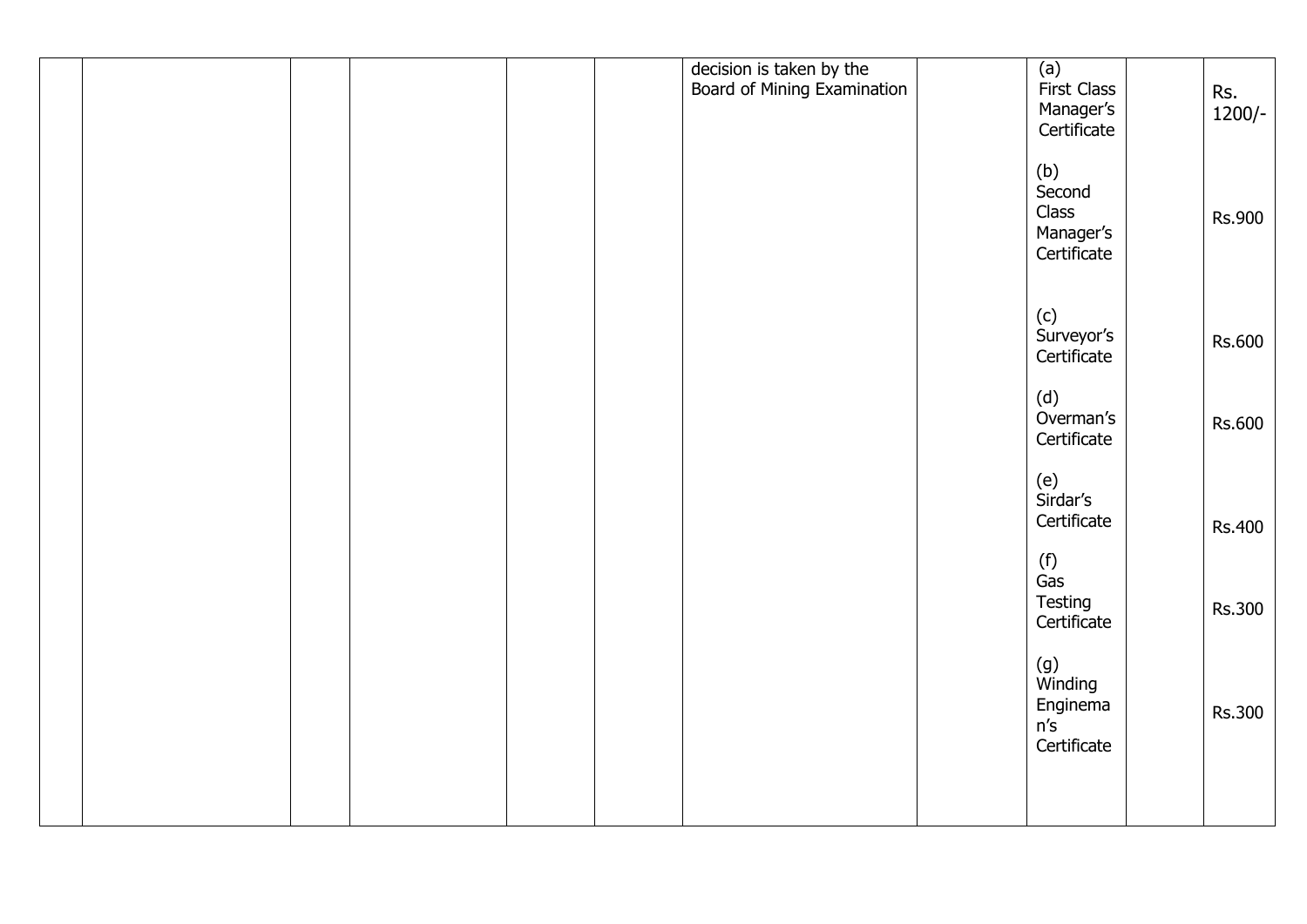|  |  |  |  | $(2)$<br>Under<br>Metallifero<br>us Mines<br>Regulatio<br>ns, 1961 |               |
|--|--|--|--|--------------------------------------------------------------------|---------------|
|  |  |  |  | (a)<br><b>First Class</b><br>Manager's<br>Certificate              | <b>Rs.100</b> |
|  |  |  |  | (b)<br>Second<br>Class<br>Manager's<br>Certificate                 | <b>Rs.75</b>  |
|  |  |  |  | (c)<br>Surveyor's<br>Certificate                                   | <b>Rs.50</b>  |
|  |  |  |  | (d)<br>Foreman's<br>Certificate                                    | <b>Rs.50</b>  |
|  |  |  |  | (e) Mate's<br>Certificate                                          | <b>Rs.30</b>  |
|  |  |  |  | (f) I class<br>Engine $-$<br>driver's<br>Certificate               | <b>Rs.30</b>  |
|  |  |  |  | $(g)$ II<br>class<br>Engine $-$<br>driver's                        | <b>Rs.25</b>  |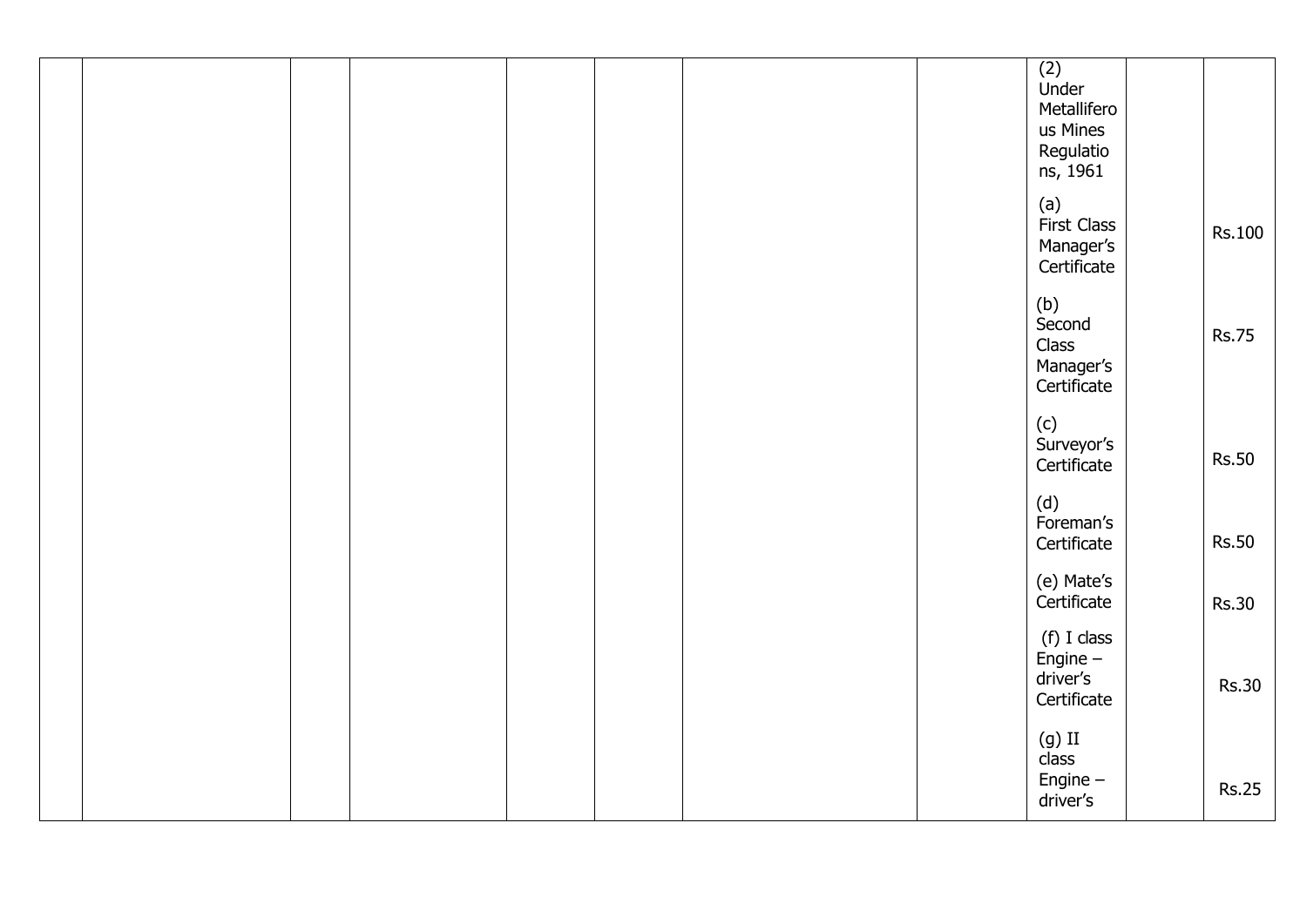|    |                                        |                 |                                                                                                                                                                                                                                                                                                |                                        |                                       |                                                                                                                                                                     |           | (g)<br><b>Blaster's</b><br>Certificate<br>$(h)$ Gas<br>Testing<br>Certificate<br>Certificate |           | <b>Rs.25</b><br><b>Rs.300</b> |
|----|----------------------------------------|-----------------|------------------------------------------------------------------------------------------------------------------------------------------------------------------------------------------------------------------------------------------------------------------------------------------------|----------------------------------------|---------------------------------------|---------------------------------------------------------------------------------------------------------------------------------------------------------------------|-----------|----------------------------------------------------------------------------------------------|-----------|-------------------------------|
| 6. | <b>Promotional Initiatives</b>         | $\overline{10}$ |                                                                                                                                                                                                                                                                                                |                                        |                                       |                                                                                                                                                                     |           |                                                                                              |           |                               |
|    | National Safety Awards<br>(Mines)      |                 | Director(STAT)<br>Dy. Director<br>(SOMA);<br>Director (SOMA)                                                                                                                                                                                                                                   | <b>Details</b><br>As<br>Annexure<br>V  | <b>Details</b><br>As<br>Annexure<br>V |                                                                                                                                                                     | <b>NA</b> | <b>NA</b>                                                                                    | <b>NA</b> | <b>NA</b>                     |
|    | All India Mines Rescue<br>Competitions |                 | Dy. Director<br>(DMRS);<br>Director (DMRS)                                                                                                                                                                                                                                                     | <b>Details</b><br>As<br>Annexure<br>VI | <b>Details</b><br>As<br>VI            | To facilitate in conduct of NA<br>Zonal<br>Mines<br>Rescue<br>Annexure Competitions and all India<br>Mines Rescue Competitions<br>by different mining<br>Companies. |           | <b>NA</b>                                                                                    | <b>NA</b> | <b>NA</b>                     |
|    | Mines Safety Weeks and<br>Fortnights   |                 | Director of<br>Dy.<br><b>Mines</b><br>Safety<br>(Electrical,<br>Mechanical,<br>Mining) of<br>all<br>regions and sub-<br>regions<br>and<br>Director of Mines<br>Safety (Electrical,<br>Mechanical,<br>Mining) of all<br>regions and Dy.<br>Director General<br>of Mines Safety of<br>all zones. | <b>Details</b><br>as<br>Annexure<br>II | <b>Details</b><br>as<br>II            | To facilitate in conduct of $ NA $<br>Mines Safety Weeks and<br>Annexure Fortnights<br>of different<br>mines.                                                       |           | <b>NA</b>                                                                                    | <b>NA</b> | <b>NA</b>                     |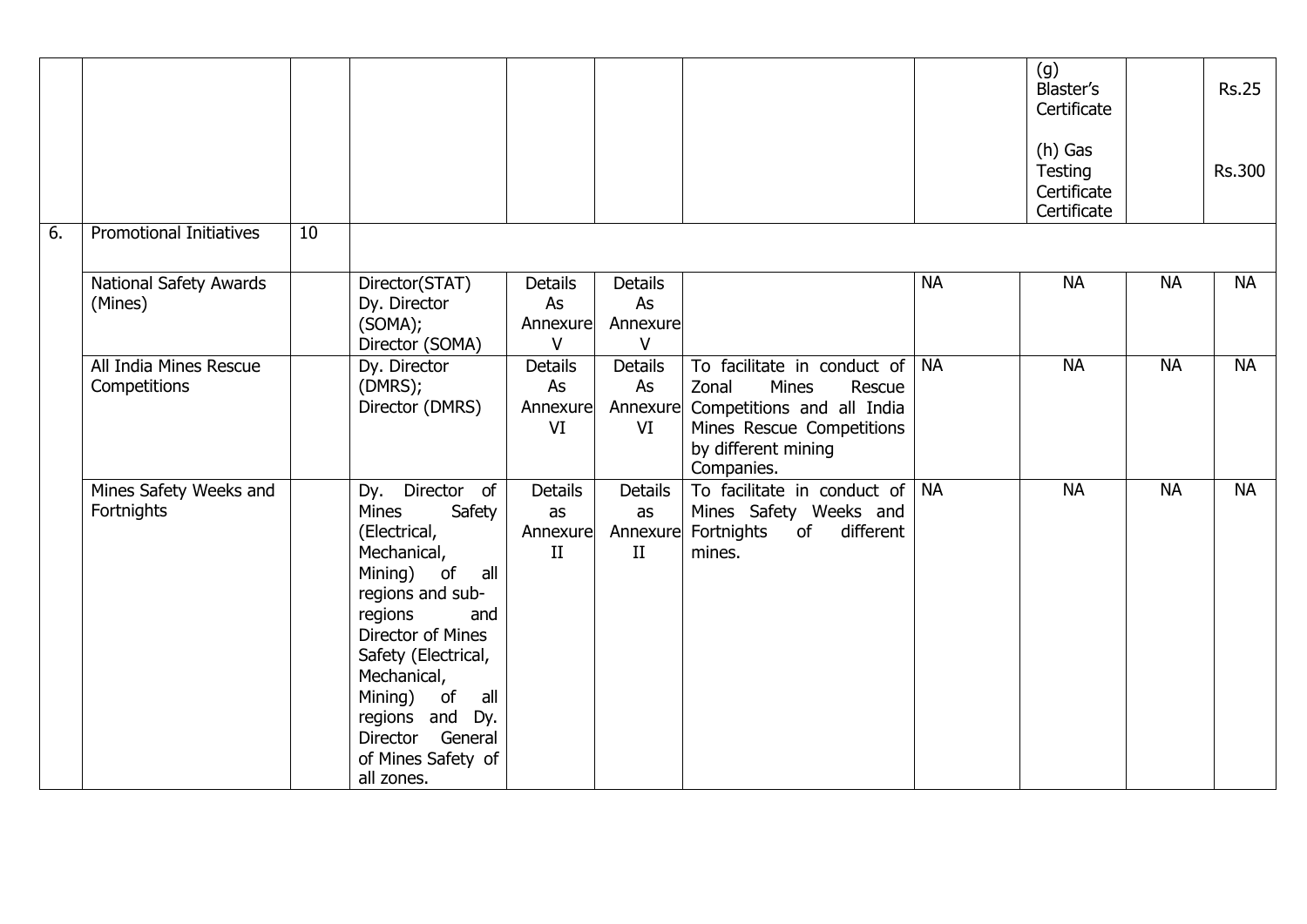### **Service Standards**

|     | Services/Transaction       | Weight        | <b>Success Indicators</b>                                                             |                                      |                            | Service Standard                  | Unit                       | Weight | Data Source    |
|-----|----------------------------|---------------|---------------------------------------------------------------------------------------|--------------------------------------|----------------------------|-----------------------------------|----------------------------|--------|----------------|
| No. |                            | $\frac{0}{0}$ |                                                                                       |                                      |                            |                                   |                            |        |                |
| 1.0 | <b>Inspection of Mines</b> | 20            | (i) Norms for Inspections/ Inquiries and pro-active<br>measures for <b>Director:</b>  |                                      |                            | To complete the<br>minimum number | Inspections/<br>Field days | 20     | Policy of DGMS |
|     |                            |               | Description of field<br>offices                                                       | Number of<br>Inspections/<br>Enquiry | Pro-<br>active<br>measures | of inspections/<br>field days     |                            |        |                |
|     |                            |               | Field office with pre-<br>dominance of<br><b>Metalliferous Mines</b>                  | 50                                   | 20                         |                                   |                            |        |                |
|     |                            |               | Field office with a mix<br>of coal, oil and<br>metalliferous mines                    | 45                                   | 15                         |                                   |                            |        |                |
|     |                            |               | Field office with pre-<br>dominance of coal and<br>oil mines                          | 40                                   | 10                         |                                   |                            |        |                |
|     |                            |               | (ii) Norms for Inspections/ Inquiries and pro-active<br>measures for Deputy Director: |                                      |                            |                                   |                            |        |                |
|     |                            |               | Description of field<br>offices                                                       | Number of<br>Inspections/<br>Enquiry | Pro-<br>active<br>measures |                                   |                            |        |                |
|     |                            |               | Field office with pre-<br>dominance of<br><b>Metalliferous Mines</b>                  | 100                                  | 10                         |                                   |                            |        |                |
|     |                            |               | Field office with a mix<br>of coal, oil and<br>metalliferous mines                    | 90                                   | 05                         |                                   |                            |        |                |
|     |                            |               | Field office with pre-<br>dominance of coal and<br>oil mines                          | 75                                   | 05                         |                                   |                            |        |                |
|     |                            |               |                                                                                       |                                      |                            |                                   |                            |        |                |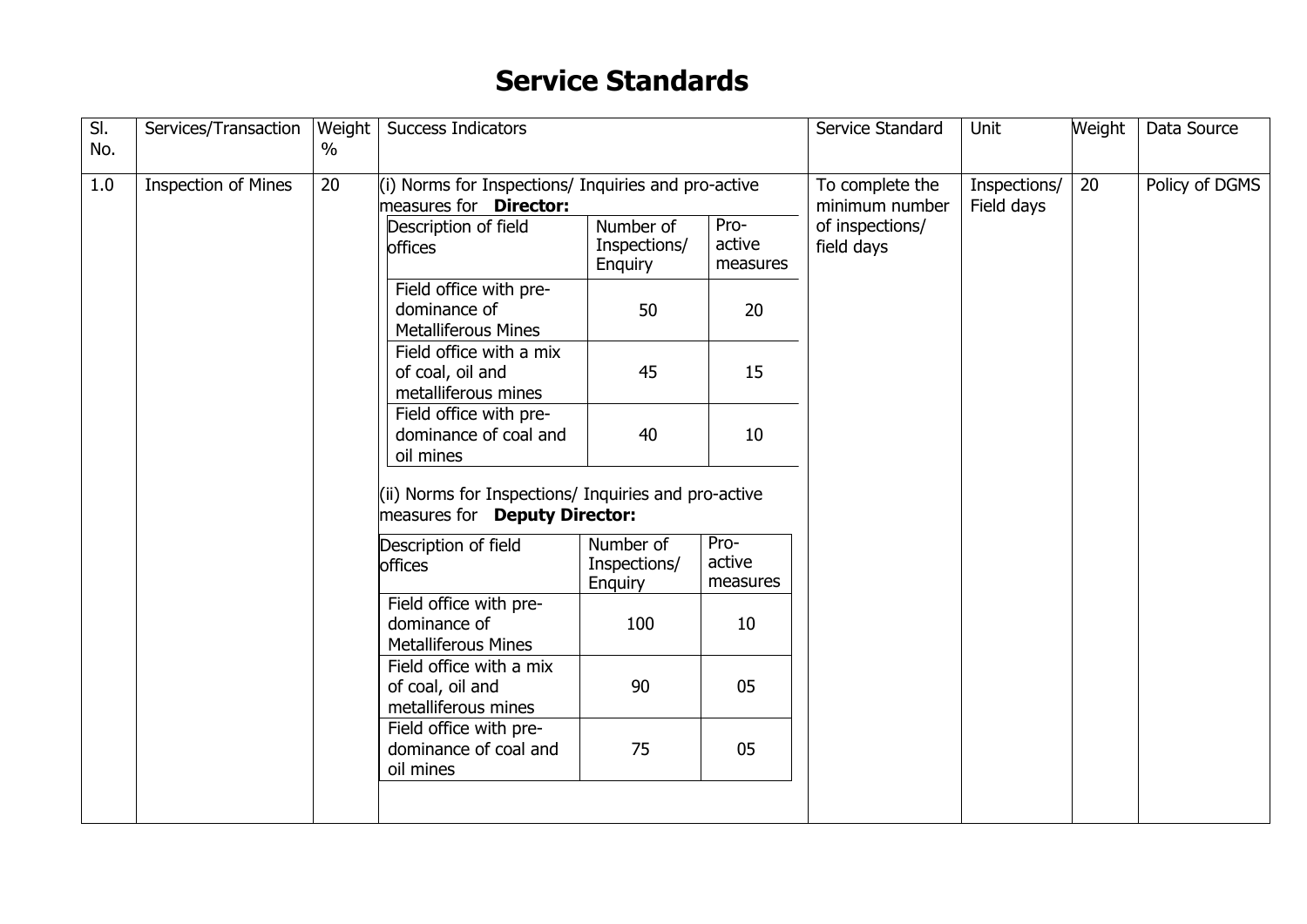|                  |                                                                                                                             |                 | The target for field officers with additional work of<br>DDO/Zonal Secretary (Exam) and/ or staff officer to<br>DDG, shall be reduced by 30%. |                                                                                                                                |      |    |                |
|------------------|-----------------------------------------------------------------------------------------------------------------------------|-----------------|-----------------------------------------------------------------------------------------------------------------------------------------------|--------------------------------------------------------------------------------------------------------------------------------|------|----|----------------|
| 2.0              | <b>Enquiries</b><br>I. Accident<br>enquiries<br>II. Enquiries of<br>dangerous<br>occurrences<br>III. Complaint<br>enquiries | 20              | Average time taken for completion of enquiries after<br>receipt of the information/complaint at the<br>Directorate.                           | Within a period of<br>90 days of receipt<br>of information/<br>Complaint.                                                      | Days | 20 | Policy of DGMS |
| $\overline{3.0}$ | Grant of<br>Permissions/<br>Exemptions<br>/Relaxations                                                                      | 15              | Average time taken for issue of<br>permissions/relaxation/exemption & granting thereof<br>after the proposal is received at the Directorate.  | Within a period<br>of 90 days of the<br>receipt of<br>applications<br>complete in all<br>respect.                              | Days | 15 | Policy of DGMS |
| 4.0              | Granting approvals<br>of various safety<br>equipments used in<br>mines                                                      | 15              | Average time taken for issue of approval after the<br>proposal is received at the Directorate.                                                | Within a period<br>of 90 days of the<br>receipt of<br>applications<br>complete in all<br>respect.<br>(Testing period<br>extra) | Days | 15 | Policy of DGMS |
| 5.0              | Conducting statutory<br>mining examinations                                                                                 | $\overline{25}$ | Average time taken for finalization, after all the<br>applications are received at the Directorate.                                           | Within a year of<br>its receipt.                                                                                               | Year | 25 | Policy of DGMS |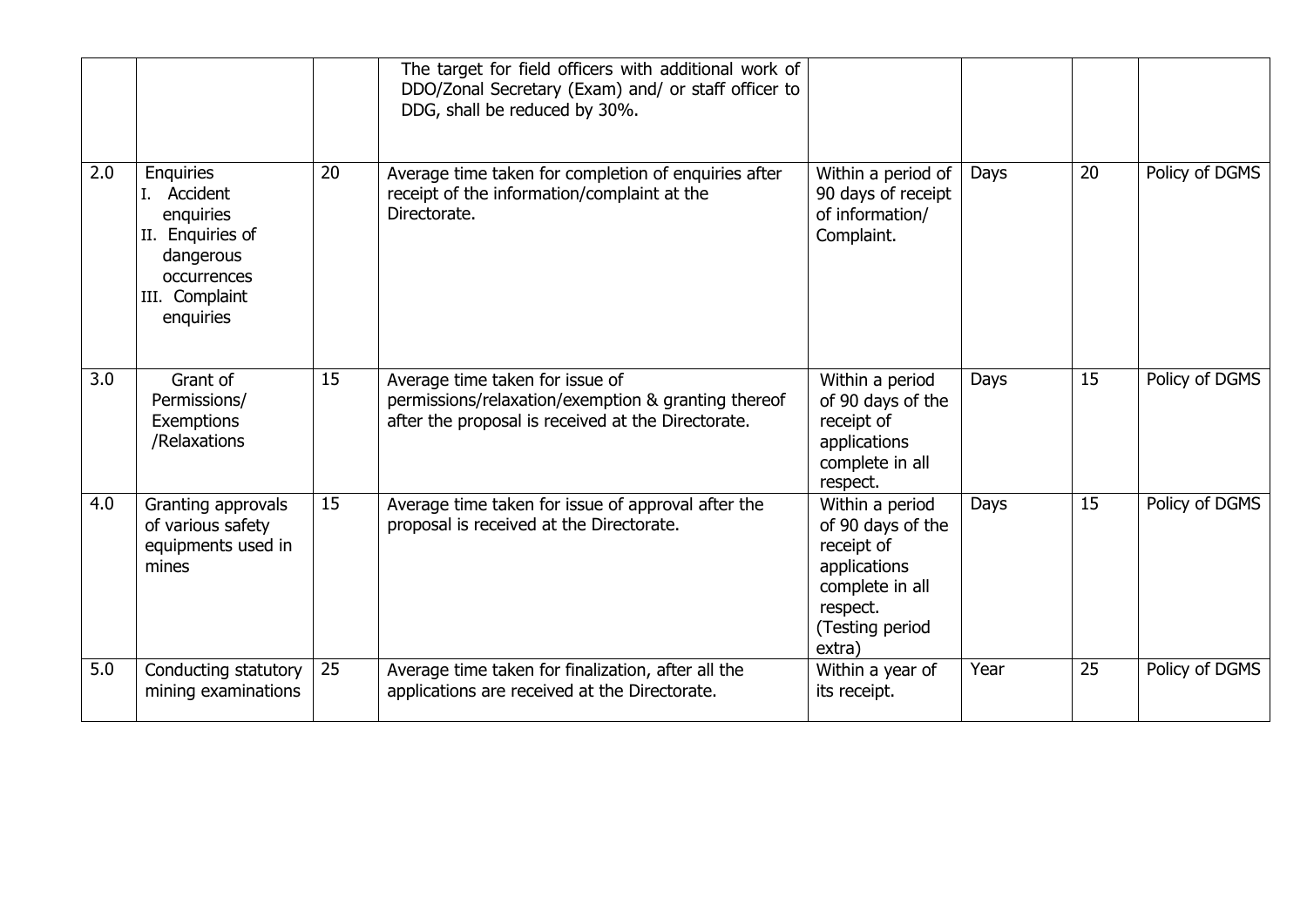| 6.0 | Promotional                                       | 10 |                                                                                                    |                                                                                                       | Year | 10 | Policy of DGMS |
|-----|---------------------------------------------------|----|----------------------------------------------------------------------------------------------------|-------------------------------------------------------------------------------------------------------|------|----|----------------|
|     | <b>Activities</b>                                 |    |                                                                                                    |                                                                                                       |      |    |                |
|     | I. National Safety<br>Awards.                     |    | Finalisation of National Safety Awards.                                                            | Successful in<br>finalisation of<br>National Safety<br>Awards.                                        |      |    |                |
|     | II. All India Mines<br>Rescue<br>Competition      |    | To assist mining companies in organising All India<br>Mines Rescue Competition once in every year. | Successful in<br>facilitating in<br>conducting the<br>competition<br>every year                       |      |    |                |
|     | III. Mines Safety<br>Week and Safety<br>Fortnight |    | To assist mining companies in organising Mines Safety<br>Week and Fortnight once in every year.    | Successful in<br>facilitating in<br>organising Safety<br>Weeks and<br>Safety Fortnights<br>every year |      |    |                |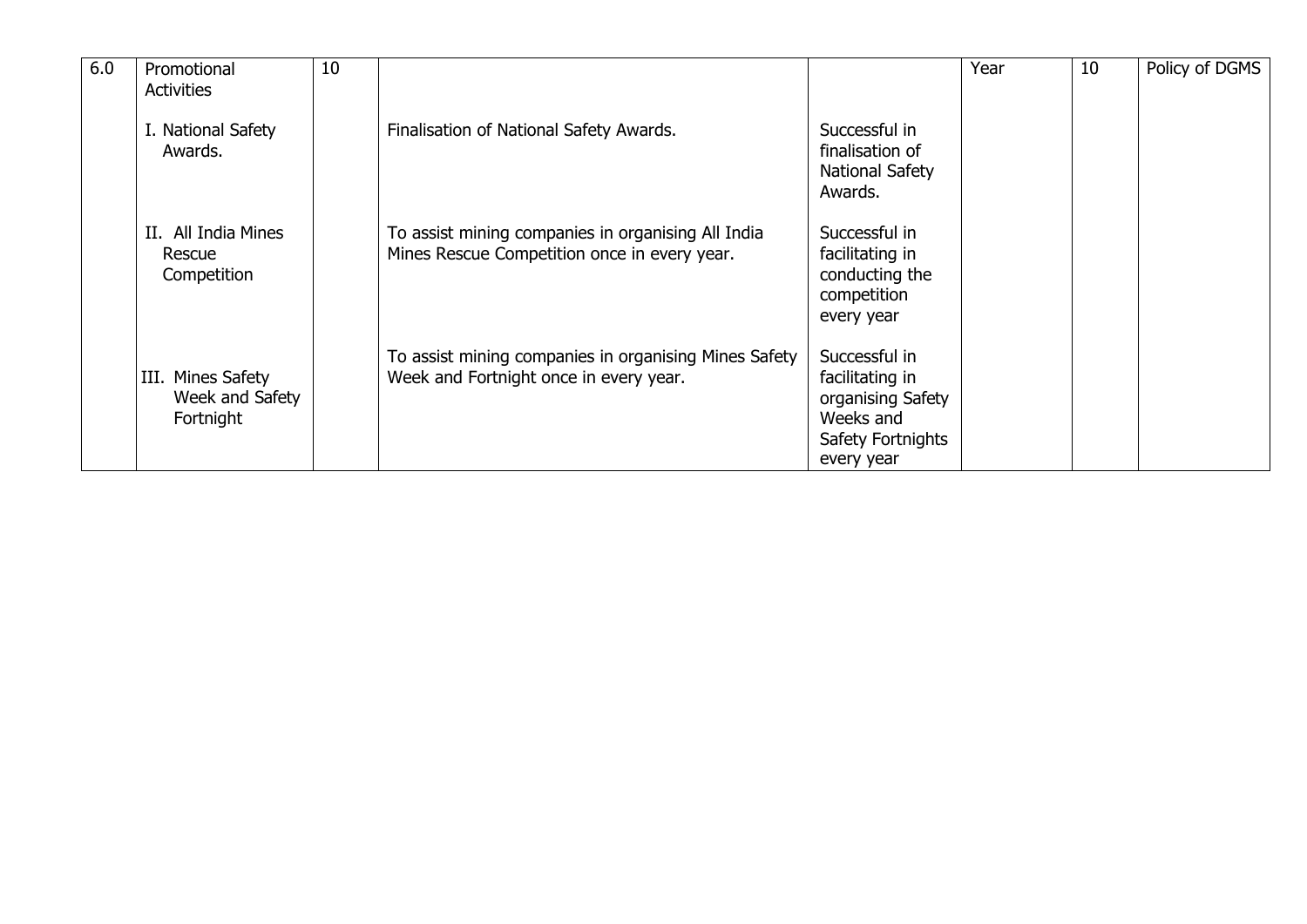### **Grievance Redress Mechanism**

| S. No          | Name of the Public Grievance Officer (S/Shri)                                                                 | Helpline Number              | E-mail                                                         |
|----------------|---------------------------------------------------------------------------------------------------------------|------------------------------|----------------------------------------------------------------|
| $\mathbf{1}$ . | Prabhat Kumar<br>Dy. Director General of Mines Safety, HQ                                                     | 0326-2221021                 | dg@dgms.gov.in                                                 |
| 2.             | S.D.Chiddarwar [Additional charge]<br>Dy. Director General of Mines Safety,<br>Central Zone, Dhanbad          | 0326-2221030                 | centralzonedhn@gmail.com                                       |
| 3.             | Ujjwal Tah,<br>Director of Mines Safety,<br>Dy. Director General of Mines Safety,<br>Eastern Zone, Sitarampur | 0341-2514210<br>0341-2510710 | ez.dgms@gmail.com<br>utah@dams.gov.in<br>ujjwaltah@yahoo.co.in |
| 4.             | Ujjwal Tah, [Additional charge]<br>Dy. Director General of Mines Safety, South Eastern Zone, Ranchi           | 0651-2233033                 | ddgsezranchi@gmail.com<br>ddgsez@gmail.com                     |
| 5.             | U.P. Singh<br>Dy. Director General of Mines Safety,<br>Western Zone, Nagpur                                   | 0712-2511020                 | wz.dgms@gmail.com<br>up dgms@yahoo.com                         |
| 6.             | Malay Tikadar<br>Dy. Director General of Mines Safety,<br>South Central Zone, Hyderabad                       | 040-27532502                 | ddgscz@dgms.gov.in<br>mtikadar@dgms.gov.in                     |
| 7.             | Malay Tikadar, [Additional charge]<br>Dy. Director General of Mines Safety, Southern Zone, Bengaluru          | 080-25355971                 | szddgdgms@gmail.com                                            |
| 8.             | S.D.Chiddarwar, [Additional charge]<br>Dy. Director General of Mines Safety,<br>North Western Zone, Udaipur   | 0294-2465516<br>0294-2465517 | nwz.dgms1@gmail.com                                            |
| 9.             | S D Chiddarwar<br>Dy. Director General of Mines Safety,<br>Northern Zone, Ghaziabad                           | 0120-2705364                 | nz.dgms1@gmail.com                                             |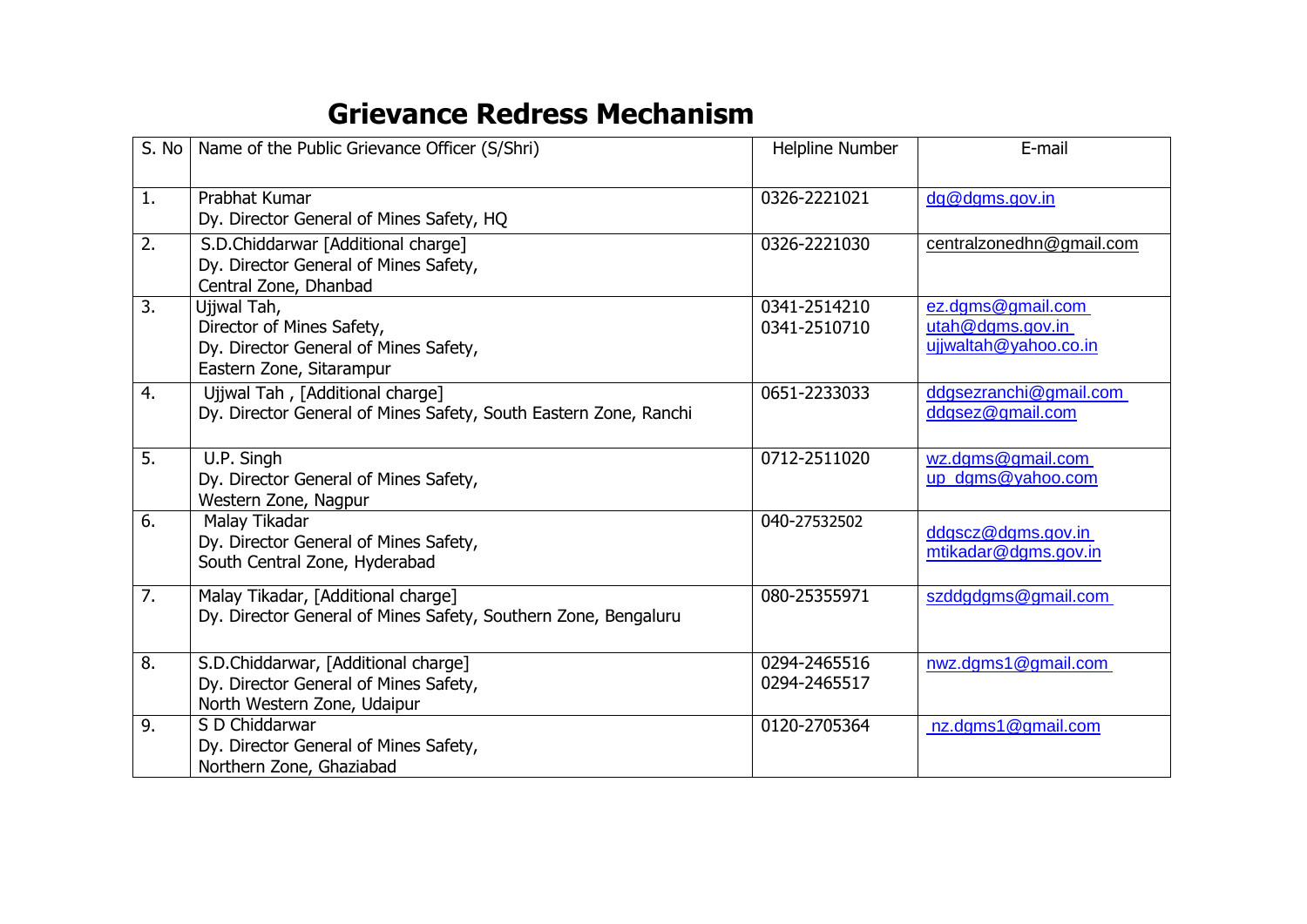# **List of Stakeholders/Clients**

| S. No. | Stakeholders/Clients                                                              |
|--------|-----------------------------------------------------------------------------------|
|        | <b>Central Ministries/Departments</b>                                             |
|        | <b>State Governments / District Administrations</b>                               |
| 3.     | Courts of Law                                                                     |
| 4.     | All Mining Industries connected with mining operations/unorganized mining sectors |
| 5.     | All Workers/Central Trade Unions of mines                                         |
| 6.     | All Employers/Employees Organisations of mines                                    |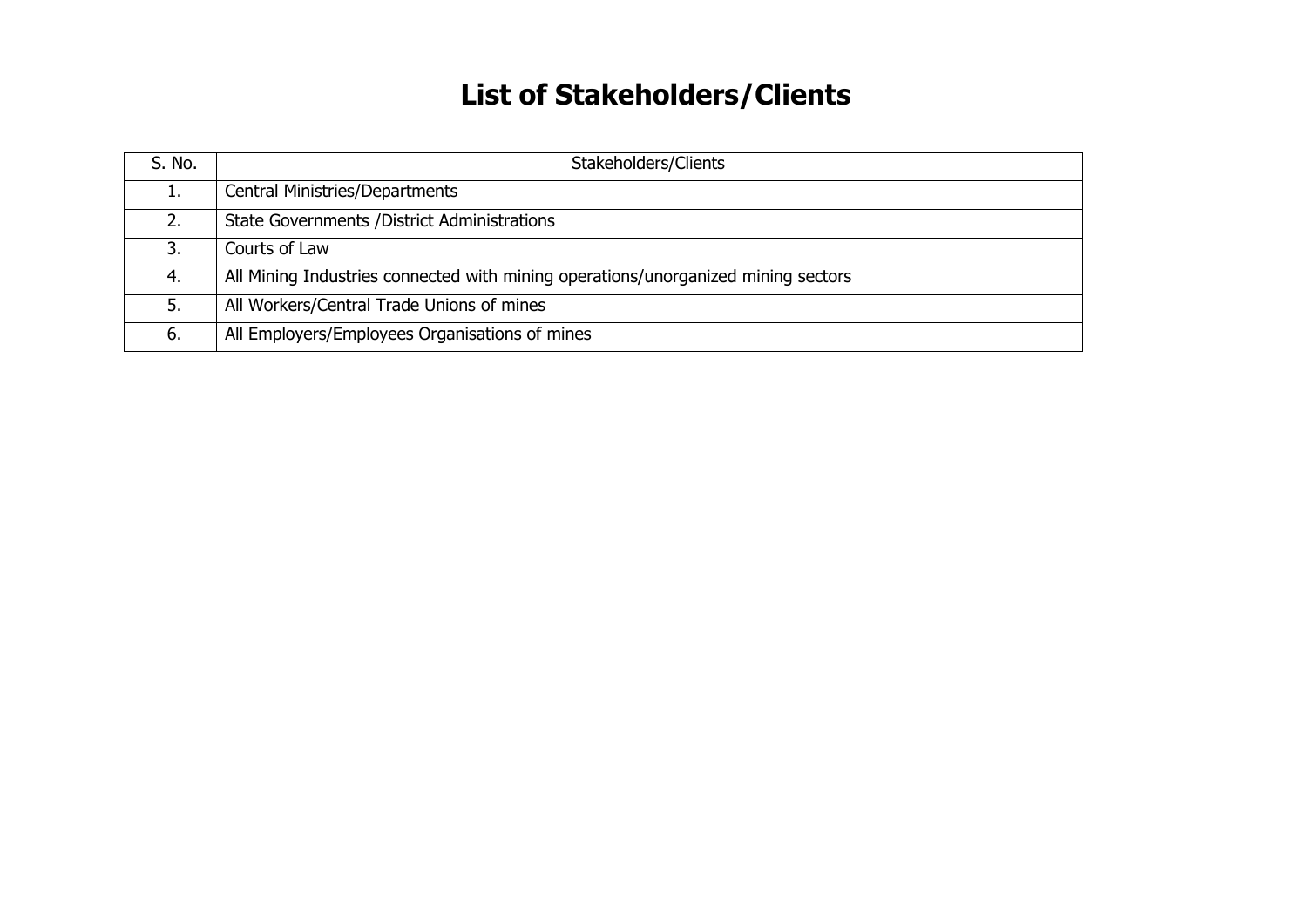## **Indicative Expectation from Service Recipients**

| S. No. | Indicative Expectation from Service Recipients                                                                                       |
|--------|--------------------------------------------------------------------------------------------------------------------------------------|
|        |                                                                                                                                      |
| τ.     | Applications for permission/relaxation/exemption/authorisation received from the recipient(s) has to be complete in all respects     |
| 2.     | Applications for seeking approval received from the recipient(s) has to be complete in all respects along with test reports.         |
| 3.     | Applications received from the applicant(s)/candidate(s) for appearing statutory examination has to be complete in all respects.     |
| 4.     | Complaint(s) received from the recipient(s) giving his contact details, about the issues, location of the mine, pinpointing the area |
|        | of concern with justification.                                                                                                       |
| 5.     | Showing courtesy to DGMS Official(s).                                                                                                |
| 6.     | Always keep proper records of your letters and communications with DGMS.                                                             |
|        | To check the website regularly for updates on policies, programmes and procedures                                                    |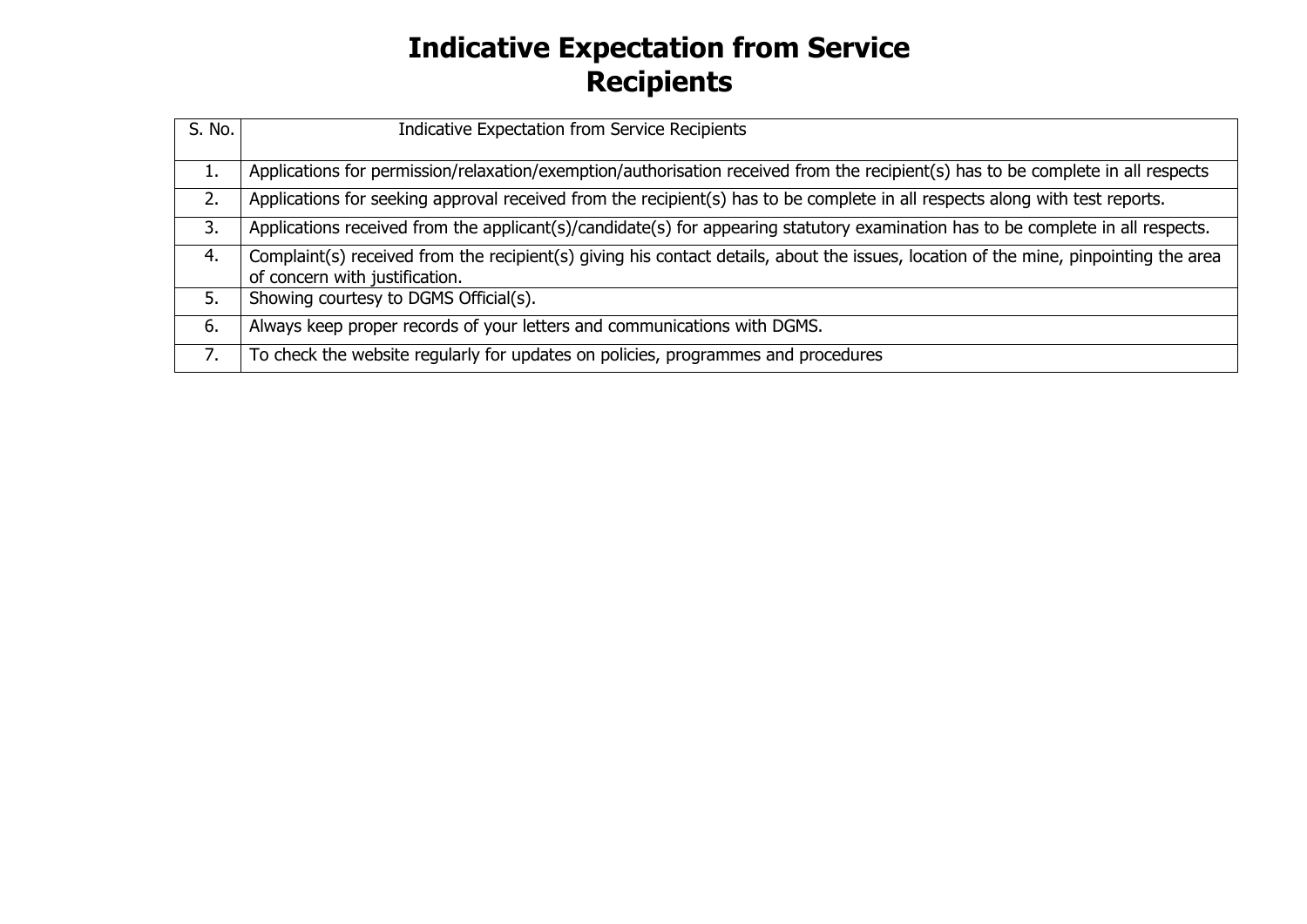| S. No. | <b>Name</b>            | <b>Designation</b>                | E-Mail                      | <b>Phone No</b> |
|--------|------------------------|-----------------------------------|-----------------------------|-----------------|
|        | (S/Shri)               |                                   |                             |                 |
| 1.     | Anand Agarwal          | Director (Elect),                 | aagrawal@dgms.gov.in        | 0326-2221031    |
|        |                        | CZ, Dhanbad                       | anand.gd.agrawal@gmail.com  |                 |
| 2.     | P.Balakrishna          | Director (Mech), CZ,              | bpadarthi@dgms.gov.in       | 0326-2221032    |
|        |                        | Dhanbad [ Additional              | directormechanical@gmail.co |                 |
|        |                        | charge]                           | m                           |                 |
| 3.     | Mukesh Kumar Sinha     | Director (Mining),                | mukeshkumar.5971@gmail.c    | 0326-2221035    |
|        |                        | SO to DDG, CZ,                    | om                          |                 |
|        |                        | <b>Dhanbad</b>                    |                             |                 |
|        |                        | [ Additional charge]              |                             |                 |
| 4.     | Mukesh Kumar Sinha     | Director (Mining),                | mukeshkumar.5971@gmail.c    | 0326-2221033    |
|        |                        | CZ, Region-1                      | om                          |                 |
|        |                        | [ Additional charge]              |                             |                 |
| 5.     | <b>Tikeshwar Mahto</b> | Dy. Director (Mining),            | tmahto@dgms.gov.in          |                 |
|        |                        | CZ, Region-1                      |                             |                 |
| 6.     | Manoj Kumar Sahu       | Director                          | mks9111976@gmail.com        | 0326-2221034    |
|        |                        | (Mining), officiating             |                             |                 |
| 7.     | Ramesh Walikar         | CZ, Region-2<br>Dy. Director, CZ, | rwalikar@dgms.gov.in        | 0326-2221034    |
|        |                        | Region-2                          | walikarramesh514@gmail.co   |                 |
|        |                        |                                   | m                           |                 |
| 8.     | Mukesh Kumar Sinha     | Director (Mining), CZ,            | mukeshkumar.5971@gmail.c    | 0326-2221035    |
|        |                        | Region-3                          | om                          |                 |
| 9.     | Saket Bharti           | Dy. Director (Mining),            | sbharti@dgms.gov.in         | 0326-2221158    |
|        |                        | CZ, Region-3                      | saketbharati@yahoo.com      |                 |
| 10.    | A.K. Mishra            | Director (Mining),                | akmishra@dgms.gov.in        | 06534-222401    |
|        |                        | Koderma Region                    | akmdgms@gmail.com           |                 |
| 11.    |                        | Dy. Director                      |                             | 06534-222579    |
|        |                        | (Mining),                         |                             |                 |
|        |                        | Koderma Region                    |                             |                 |
| 12.    |                        | Director (Mining), SO to          |                             | 0341-2510721    |
|        |                        | DDG, EZ, Sitarampur               |                             |                 |
| 13.    | Vijay Haridas Patil    | Dy. Director (Mech.)              | vijupatil@rediffmail.com    | 0341-2514207    |
| 14.    | P. Balakrishna         | Director (Mech))                  | bpadarthi@dgms.gov.in       |                 |
| 15.    | <b>Kaushik</b>         | Dy. Director (Mech),              | k.sengupta@dqms.gov.in      | 0341-2514222    |
|        | Sengupta               | EZ, Sitarampur                    |                             |                 |
| 16     | Sankarsana             | Director (Mech.),                 | sbehera@dgms.gov.in         | 0341-2514207    |
|        | <b>Behera</b>          | EZ, Sitarampur                    |                             |                 |
| 17     | Y. L. Sriniwas         | Dy. Director (Elect.)             | sruthakirthi13@gmail.com    |                 |
|        |                        | Sitarampu                         |                             |                 |
| 18     | Ajay Kumar             | Dy. Director (Elect.)             | ajayr.dgms@gmail.com        |                 |
|        | Rathore                | Sitarampu                         |                             |                 |
| 19     | Shanigarapu            | Dy. Director (Elect.)             | shanigarapushankar@gmail.c  |                 |
|        | Shankaraiah            | Sitarampu                         | $om$                        |                 |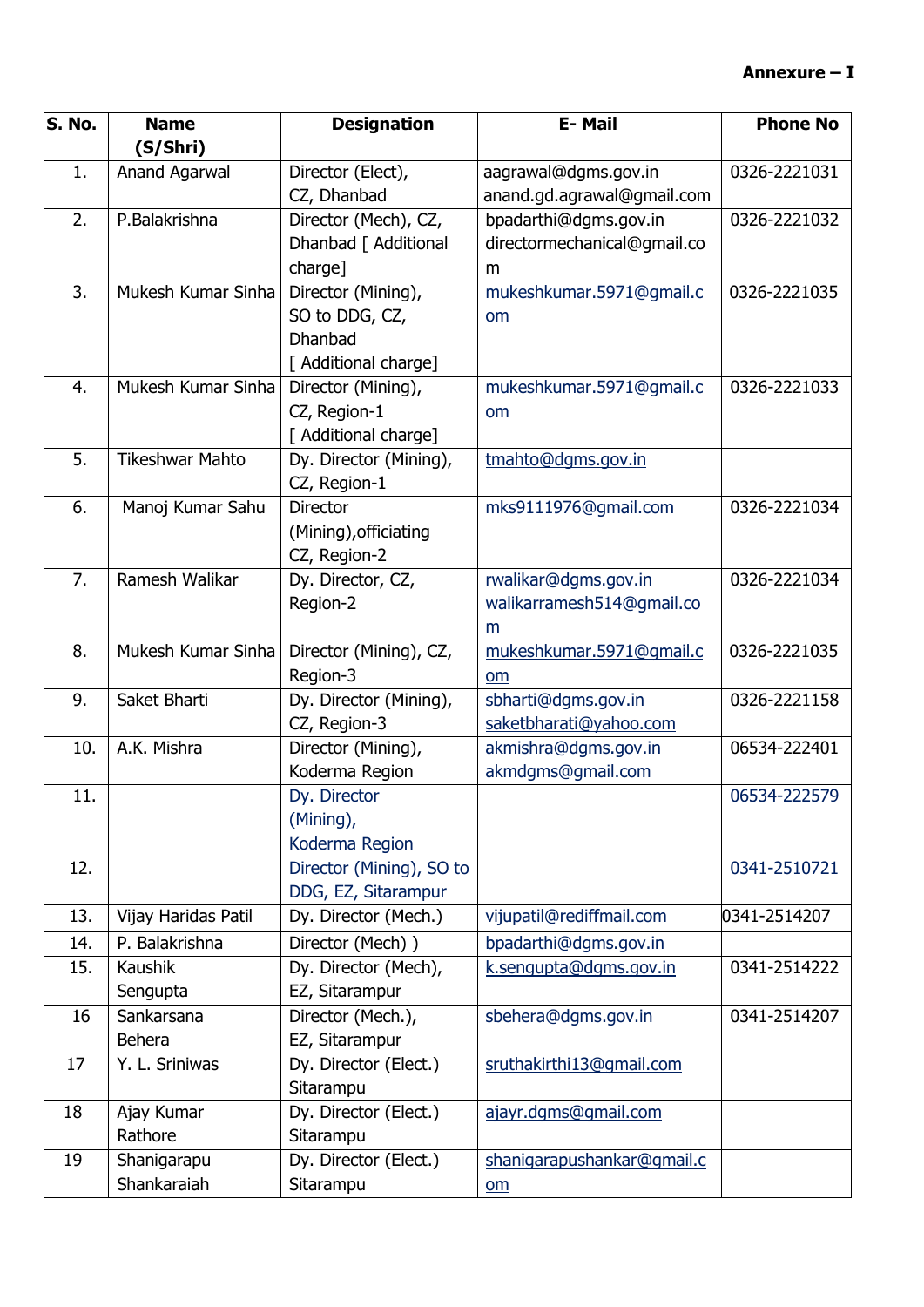| 20 | R. K. Singh                    | Director (Mining),             | rajeshism6073@gmail.com     | 0341-2514203 |
|----|--------------------------------|--------------------------------|-----------------------------|--------------|
|    |                                | Officiating EZ,                |                             |              |
|    |                                | Region-1                       |                             |              |
| 21 | K.Tirupathi                    | Dy. Director(Mining),          | kthirupathi@dgms.gov.in     | 0341-2514204 |
|    |                                | EZ, Region-1                   | kamera.thirupathi6@gmail.co |              |
|    |                                |                                | m                           |              |
| 22 | Vinod Rajak                    | Director<br>(Mining),          | vinod.rajak20@gmail.com     | 0341-2514213 |
|    |                                | officiating. EZ, Region-<br>2, |                             |              |
| 23 |                                | Dy. Director (Mining),         |                             | 0341-2514215 |
|    |                                | EZ, Region-2                   |                             |              |
| 24 | N.P. Deori                     | (Mining)<br>Director           | deorinavaprokash@gmail.co   | 0341-2514217 |
|    |                                | EZ,                            | m                           |              |
|    |                                | Region-3                       | npdeori@dgms.gov.in         |              |
| 25 | A. Rambabu                     | Dy. Director                   | arbvenny_aderla@yahoo.co.in | 0341-2514218 |
|    |                                | (Mining) EZ, Region-           | arambabu@dgms.gov.in        | 0341-2514219 |
|    |                                | 3                              |                             |              |
| 26 | Yohana Yejerla                 | Director (Mining),             | johnsons.yohan@gmail.com    | 0361-2550129 |
|    |                                | Officiating, Guwahati,         |                             |              |
|    |                                | Region                         |                             |              |
| 27 | <b>Kishore</b><br><b>Kumar</b> | Dy. Director (Mining),         | kishorekumar@dgms.gov.in    | 0361-2650025 |
|    | Dokuparthy                     | Guwahati, Region               |                             |              |
|    |                                |                                |                             |              |
| 28 |                                | Director (Mining),             |                             | 0651-2233110 |
|    |                                | SO to DDG (SEZ),               |                             |              |
|    |                                | Ranchi                         |                             |              |
| 29 | Ajay Singh                     | Director (Elect.) SEZ          | ajay sccl@yahoo.co.in       | 0651-2233050 |
|    |                                | Ranchi                         |                             |              |
| 30 | P.K. Singh                     | Director (Mech.)               | pksingh@dgms.gov.in         |              |
|    |                                |                                | pksinghddmsm69@gmail.com    |              |
| 31 | <b>Anil Toppo</b>              | Dy. Director (Elect.)          | aniltoppo1972@gmail.com     | 0651-2233102 |
|    |                                |                                | atoppo@dgms.gov.in          |              |
| 32 | Suresh Kumar<br>Pedada         | Director (Mech.)               | skpedada@dgms.gov.in        |              |
| 33 | Umesh Kumar Sahu               | Dy. Director (Mech.)           | umesh_sahu100@yahoo.com     |              |
| 34 | <b>Vikas Govindrao</b>         | Director (Elect)               | Vikas.meshram72@gmail.com   |              |
|    | <b>Meshram</b>                 |                                |                             |              |
| 35 | <b>Vineet Chourasia</b>        | Dy. Director (Elect.)          | vineetchourasia@gmail.com   |              |
| 36 | <b>Aftab Ahmed</b>             | Director (Mining), Ranchi      | aahmad@dqms.gov.in          | 0651-2233110 |
|    |                                | Region                         | ahmad.aftabdgms@gmail.com   |              |
|    |                                |                                |                             |              |
| 37 | P. R. Thakur                   | Dy. Director                   | prthakur@dgms.gov.in        |              |
|    |                                | (Mining), Ranchi               | prthakur22@qmail.com        |              |
|    |                                | Region                         |                             |              |
| 38 | <b>Vir Pratap</b>              | Director (Mining),             | dgmsraigarh@gmail.com       | 07762-220611 |
|    |                                | Raigarh Region                 | vir.ddms@gmail.com          |              |
|    |                                |                                | vpratap@dgms.gov.in         |              |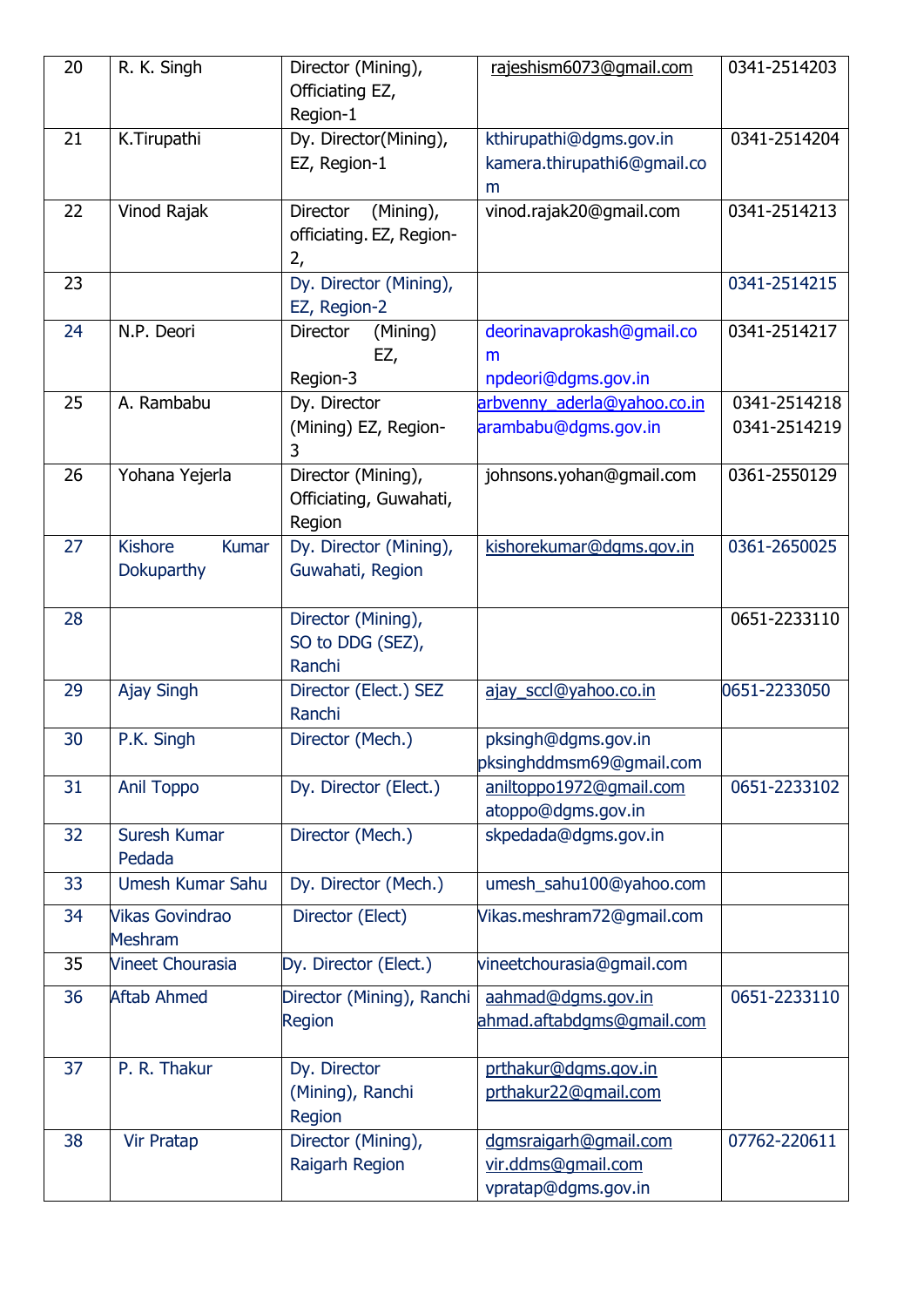| 39 |                      | Dy. Director                          |                             | 07762-220116 |
|----|----------------------|---------------------------------------|-----------------------------|--------------|
|    |                      | (Mining), Raigarh                     |                             |              |
|    |                      | Region                                |                             |              |
| 40 | Krishnendu Mondal    | <b>Director</b>                       | kmondaldgms@gmail.com       | 0674-2301283 |
|    |                      | (Mining),                             | dqmsbbsr@qmail.com          |              |
|    |                      | Bhubaneswar                           |                             |              |
|    |                      | Region                                |                             |              |
| 41 | Satyanaraya          | Dy. Director (Mining),                |                             |              |
|    | na Inumula           | <b>Bhubaneswar Region</b>             | isnindian@gmail.com         | 0674-2301452 |
| 42 | Altaf Hussain Ansari | Director (Mining),                    | ahansari@dgms.gov.in        | 06582-256480 |
|    |                      | Chaibasa region                       | altafhussainaksa@gmail.com  |              |
| 43 | Niranjan Kumar       | Dy. Director                          | nkumar.ism@gmail.com        |              |
|    |                      | (Mining),                             |                             | 06582-256480 |
|    |                      | Chaibasa Region                       |                             |              |
| 44 | R.T. Mandekar        | Director (Mining)                     | rtmandekar.dqms@qmail.com   | 0712-2513084 |
|    |                      | SO to DDG, WZ,                        |                             |              |
|    |                      | <b>Nagpur</b>                         |                             |              |
| 45 | B. P. Singh          | Director (Mining)                     | bpsingh064@gmail.com        | 0712-2511025 |
|    |                      | SO to DDG, WZ,                        |                             |              |
|    |                      | <b>Nagpur</b>                         |                             |              |
| 46 | S Puttaraju          | Director (Elect.)                     | sputtaraju75@gmail.com      | 0712-2511023 |
|    |                      |                                       | sputtaraju@dgms.gov.in      |              |
| 47 | S Anandvel           | Director(Elect)                       | sanandavel@dgms.gov.in      | 0712-2511123 |
| 48 | S. Bhaisare          | Director (Mech.)                      | sudhirbhaisare@gmail.com    | 0712-2511024 |
| 49 | N.G. Phule           | Director (Mech.)                      | ngphule@gmail.com           | 0712-2512901 |
| 50 | G. Vijay Bhaskar     | Dy. Director (Elect.)                 | qvbhaskar.ddms@qmail.com    | 0712-2513086 |
| 51 | Nitin Kamlakar Raut  | Dy. Director (Mech.)                  | moilnkr5@gmail.com          |              |
| 52 | E. Aravind Kumar     | Dy. Director (Elect.)                 | aravind.2412@dgms.gov.in    |              |
|    |                      |                                       | aravindshali.e@qmail.com    |              |
| 53 | Keshav Singh Meena   | Dy. Director (Elect.)                 | ksmeena.0503@dqms.gov.in    |              |
| 54 | Sindhu Kumar         | Dy. Director (Elect.)                 | sindhuk.1512@dqms.gov.in    |              |
|    | Upadhyay             |                                       |                             |              |
| 55 | Shaik Nagulmeera     | Dy. Director (Elect.)                 | shaik.0908@dgms.gmail.com   |              |
| 56 | Niraj Kumar          | Director (Mining),<br>Nagpur Region-1 | dgmsnr1@gmail.com           | 0712-2513133 |
| 57 | K Ravinder           | Dy. Director                          | rkandakatla@dgms.gov.in     | 0712-2513087 |
|    |                      | (Mining), Nagpur                      | kandakatla_ravi@yahoo.co.in |              |
|    |                      | Region-2                              |                             |              |
| 58 | Sagesh Kumar M.R.    | Director (Mining),                    | wz.rg2dgms@gmail.com        | 0712-2513085 |
|    |                      | Nagpur Region-2                       |                             |              |
| 59 | M.K.Gupta            | Dy. Director                          | mkgupta@dgms.gov.in         |              |
|    |                      | (Mining), Nagpur                      |                             |              |
|    |                      | Region-2                              |                             |              |
| 60 | Ashok Kumar          | Director (Mining),                    | wz.jbpdgms@gmail.com        | 0761-2640365 |
|    |                      | Jabalpur Region                       | ashokdgms@gmail.com         |              |
| 61 |                      | Dy. Director                          |                             | 0761-2640160 |
|    |                      | (Mining), Jabalpur                    |                             |              |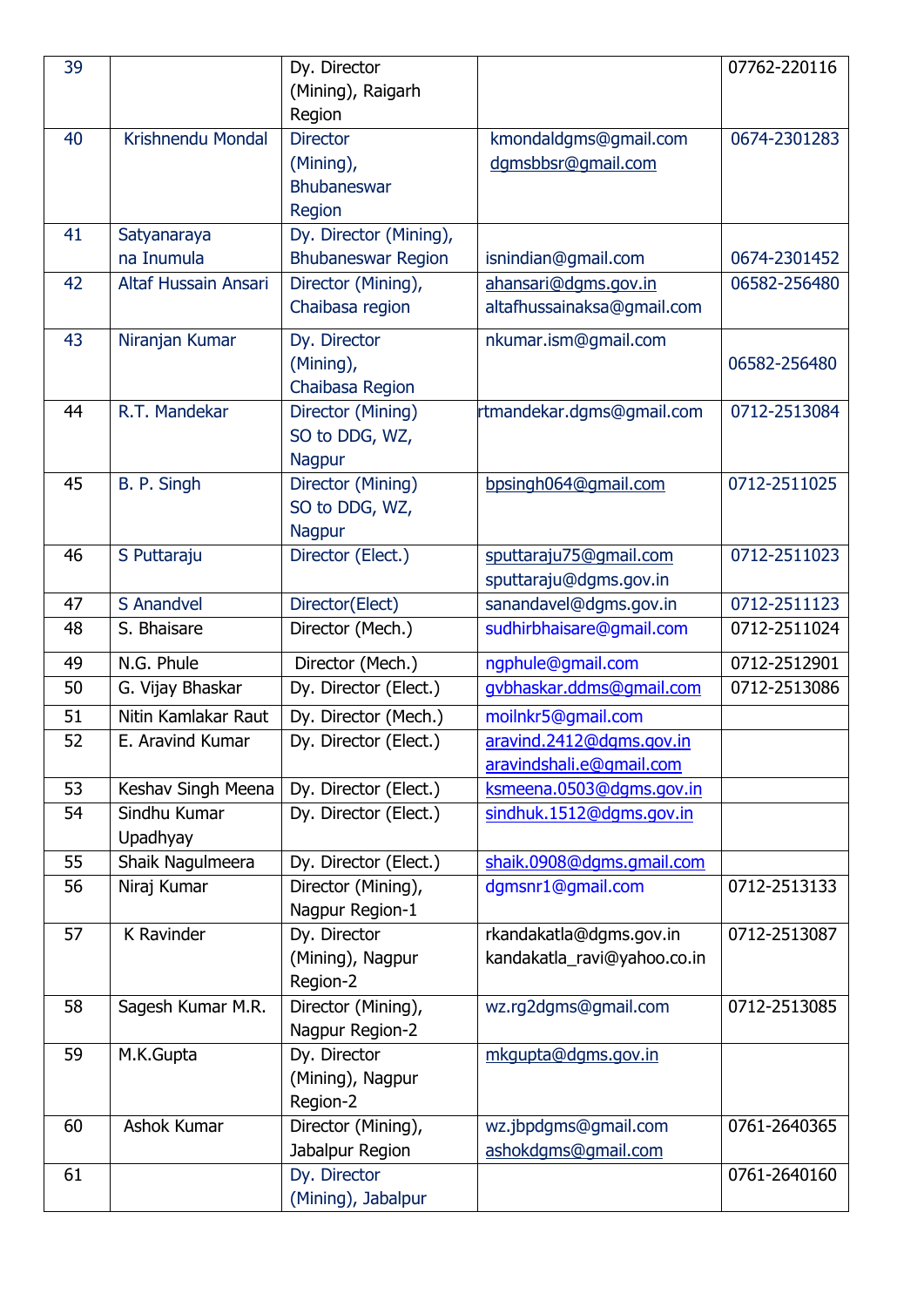|    |                         | Region                                                                     |                                                                     |              |
|----|-------------------------|----------------------------------------------------------------------------|---------------------------------------------------------------------|--------------|
| 62 | Deo Kumar               | Director (Mining),<br><b>Bilaspur Region</b>                               | dkumar@dgms.gov.in<br>wz.bspdgms@gmail.com                          | 07752-291594 |
| 63 |                         | Dy.Director (Mining),<br><b>Bilaspur Region</b>                            |                                                                     | 07752-291593 |
| 64 | <b>Tom Mathew</b>       | Dy. Director (Mining),<br>Parasia Sub-Region                               | dgmsparasia@gmail.com<br>tom.dgms@gmail.com                         | 07161-220048 |
| 65 | S.S. Soni               | Director, SO to DDG<br>SCZ, Hyderabad                                      | sssoni@live.com<br>sssoni@dgms.gov.in                               | 040-27534507 |
| 66 | <b>B</b> Behera         | Director (Elec)                                                            | bbehera@dgms.gov.in                                                 | 040-27534504 |
| 67 | T. Srinivas             | Director (Elect)                                                           | tsrinivas@dgms.gov.in                                               | 040-27534504 |
| 68 | M. Armugam              | Director (Mech)                                                            | marmugam@dgms.gov.in                                                | 040-27534503 |
| 69 | S. Ratnaker             | Director (Mech)                                                            | rsunki@dgms.gov.in                                                  | 040-27534504 |
| 70 | G. V. Ranga<br>Rao      | Dy. Director (Mech)                                                        | ranga8293@gmail.com<br>gv.ranga81@dgms.gov.in                       | 040-27534504 |
| 71 | Ravindra Bontha         | Dy. Director (Mech)                                                        | ravindra.bontha@gmail.com                                           |              |
| 72 | Gaurav Laddha           | Dy. Director (Elec)                                                        | gaur.1209@dqms.gov.in                                               |              |
| 73 | Badrish Kumar Divya     | Dy. Director (Elec)                                                        | bkumar.ish.1105@dqms.gov.i<br>n                                     |              |
| 74 | Raghu Merugu            | Dy. Director (Elec)                                                        | raquemail.rm@gmail.com                                              |              |
|    | Dr. Kaushik Sarkar      | Asst. Director (OH)                                                        | drksarkar@dgms.gov.in<br>dr.kaushiksarkar@yahoo.com                 | 040-27534504 |
| 75 | Shyam Mishra            | Director (Mining),<br>SCZ, Hyderabad<br>Region-1                           | smishra@dgms.gov.in<br>shyamisp_sail@yahoo.com<br>hydreg1@gmail.com | 040-27534501 |
| 76 | Banothu Venkkana        | Dy. Director (Mining),<br>(Aditional Charge)<br>SCZ, Hyderabad<br>Region-1 | vbanothu@dqms.gov.in                                                | 040-27532505 |
| 77 | Supriyo Chakraborty     | <b>Director</b><br>(Mining),<br>SCZ,<br><b>Hyderabad Region-2</b>          | schakraborty@dgms.gov.in                                            | 040-27534500 |
| 78 | Sanjay Kumar<br>Gimmedi | Dy. Director (Mining),<br>SCZ, Hyderabad<br>Region-2                       | skgimmedi@dgms.gov.in                                               | 040-27532507 |
| 79 | K Appala Naidu          | Dy. Director (Mining),<br>SCZ, Nellore Sub-<br>Region                      | kapplanaidu@dgms.gov.in<br>naiduappal@gmail.com                     | 0861-2327363 |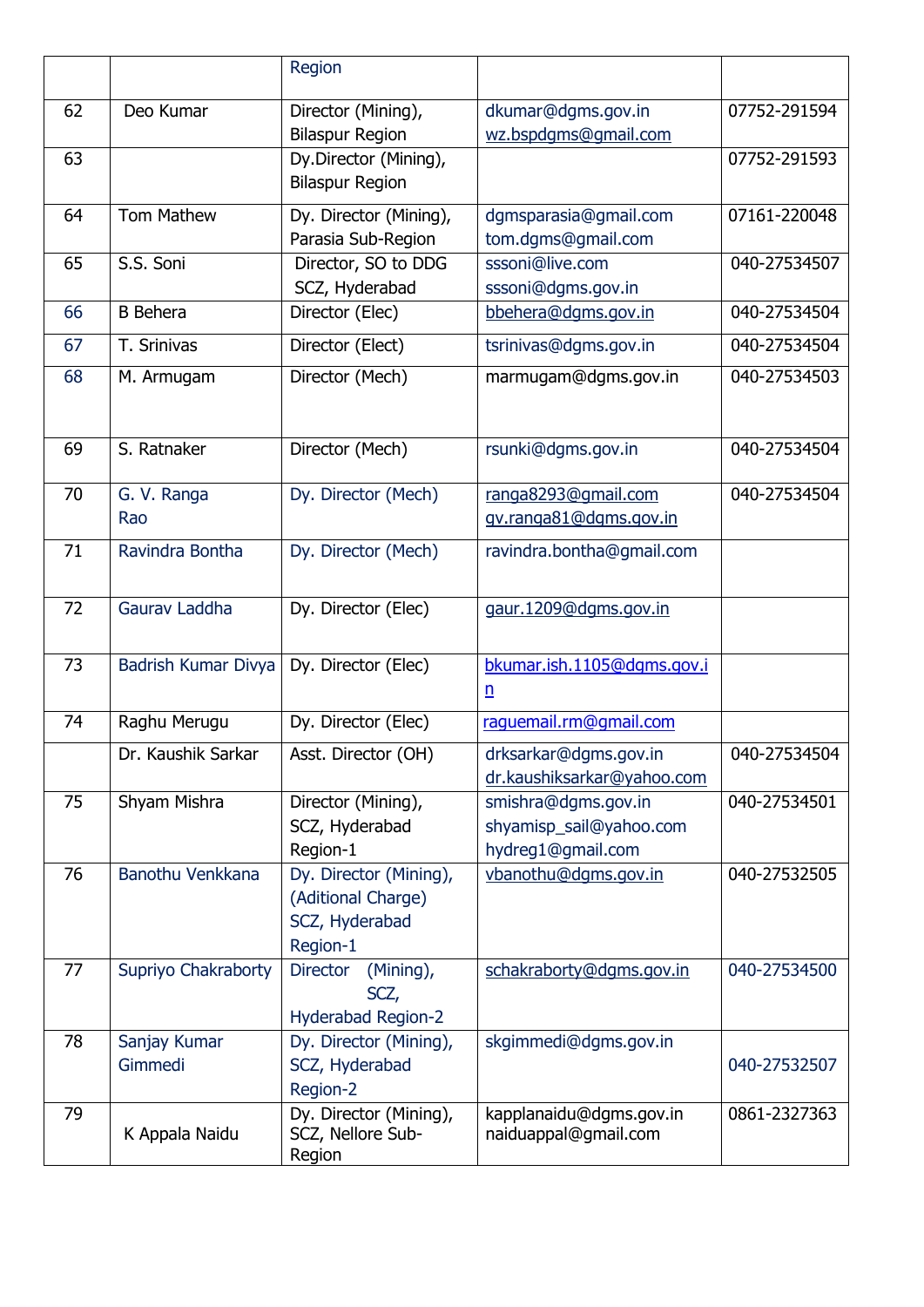| 80  | V. Kalundia                 | Director (Mining)                            | v.kalundia@gmail.com           | 0832-2740645 |
|-----|-----------------------------|----------------------------------------------|--------------------------------|--------------|
|     |                             | <b>Goa Region</b>                            | vkalundia@dgms.gov.in          |              |
|     |                             |                                              |                                |              |
| 81  | Dhananjay Kumar             | Dy. Director (Mining),<br>SCZ, Goa Region    | dhananjaykumar@dgms.gov.<br>in | 0832-2740620 |
| 82  | <b>Bipul Bihari Satiyar</b> | Director (Mining),                           | bipulsatiyardgmas@gmail.co     |              |
|     |                             | SO to DDG                                    |                                |              |
|     |                             | Bengaluru                                    | m                              |              |
| 83  | M Bidari                    |                                              |                                |              |
|     |                             | Director (Mining)                            | mbidari@dgms.gov.in            | 080-25355971 |
|     |                             | Bengaluru Region                             |                                |              |
| 84  | Kanala                      | Dy. Director (Elect)                         | mreddy@dgms.gov.in             |              |
|     | Maheswara                   |                                              |                                |              |
|     | Reddy                       |                                              |                                |              |
| 85  | Rupesh                      | Director (Mech)                              | rksrivastava@dgms.gov.in       |              |
|     | Kumar                       |                                              | rsri 76@rediffmail.com         |              |
|     | Srivastava                  |                                              |                                |              |
| 86  | K. Vijay Kumar              | Director (Mech.)                             | kvijayakumar@dqms.gov.in       |              |
| 87  | <b>Dilip Kumar</b>          | Dy. Director (Mech)                          | ddmechsz@gmail.com             |              |
| 88  | P Damodar                   | Director (Elect)                             | damodar.dgms@gmail.com         |              |
| 89  | Arka Somayajulu             | Director (Elect)                             | asomayajulu@dgms.gov.in        |              |
|     | <b>Dhulipala</b>            |                                              |                                |              |
| 90  | Sharma Ranjan               | Dy. Director (Elect.)                        | sahn_ranjan@yahoo.co.in        |              |
| 91  | Durai Kannu P               | Dy. Director (Elect.)                        | duraikannu@gmail.com           |              |
| 93  | Venugopala                  | Dy. Director (Mining),                       | kademvenugopalaswamy@g         |              |
|     | Swamy Kadem                 | SZ, Bengaluru Region                         | mail.com                       |              |
|     |                             |                                              |                                |              |
| 94  | <b>Umesh Sawarkar</b>       | Director (Mining)                            | sawarkar.umesh@yahoo.co.i      | 08392-240614 |
|     |                             | SZ, Bellary<br>Region                        | n                              |              |
| 95  | Gyaneswar                   | Dy. Director (Mining),                       | gyaneswar@dgms.gov.in          | 08392-240614 |
|     | Kondabattini                | SZ, Bellary Region                           |                                |              |
|     |                             |                                              |                                |              |
| 96  | T. R. Kannan                | Director (Mining)                            | trkansss@qmail.com             | 044-26206771 |
|     |                             | SZ, Chennai                                  |                                |              |
|     |                             | Region                                       |                                |              |
| 97  | Raghupathi<br>Peddireddy    | Dy. Director (Mining),<br>SZ, Chennai Region | rpeddireddy@dgms.gov.in        | 044-26206772 |
| 98  | C Palanimalai               | Director (Elect.)                            | c.palanimalai@gmail.com        | 0294-2465514 |
|     |                             |                                              |                                |              |
| 99  | Ajay Kr Yadav               | Director (Mech)                              | aky ajay@rediffmail.com        |              |
|     |                             |                                              | aryadav@dgms.gov.in            |              |
| 100 | P.K. Jain                   | Director (Mech.)                             | pkjdgms@gmail.com              |              |
|     |                             |                                              | pkjain@dgms.gov.in             |              |
| 101 | Sunil Baby Yohannan         | Dy. Director (Mech.)                         | sunilyohannandgms@gmail.c      | 0294-2461926 |
|     |                             |                                              | om                             |              |
| 102 | Rajeev Om                   | Dy. Director (Elect.)                        | romprakash@dqms.gov.in         |              |
|     | Prakash Verma               |                                              | rajeev.ddms@gmail.com          | 0294-2465515 |
| 103 | Veerendra Pratap A          | Dy. Director (Elect.)                        | veerendrapratap.a@gmail.co     |              |
|     |                             |                                              | m                              |              |
| 104 | Saradhi Domala              | Dy. Director (Elect.)                        | saradhi.s@qmail.com            |              |
| 105 | Chitreshkar                 | Dy. Director (Elect.)                        | chitreshdgms@gmail.com         |              |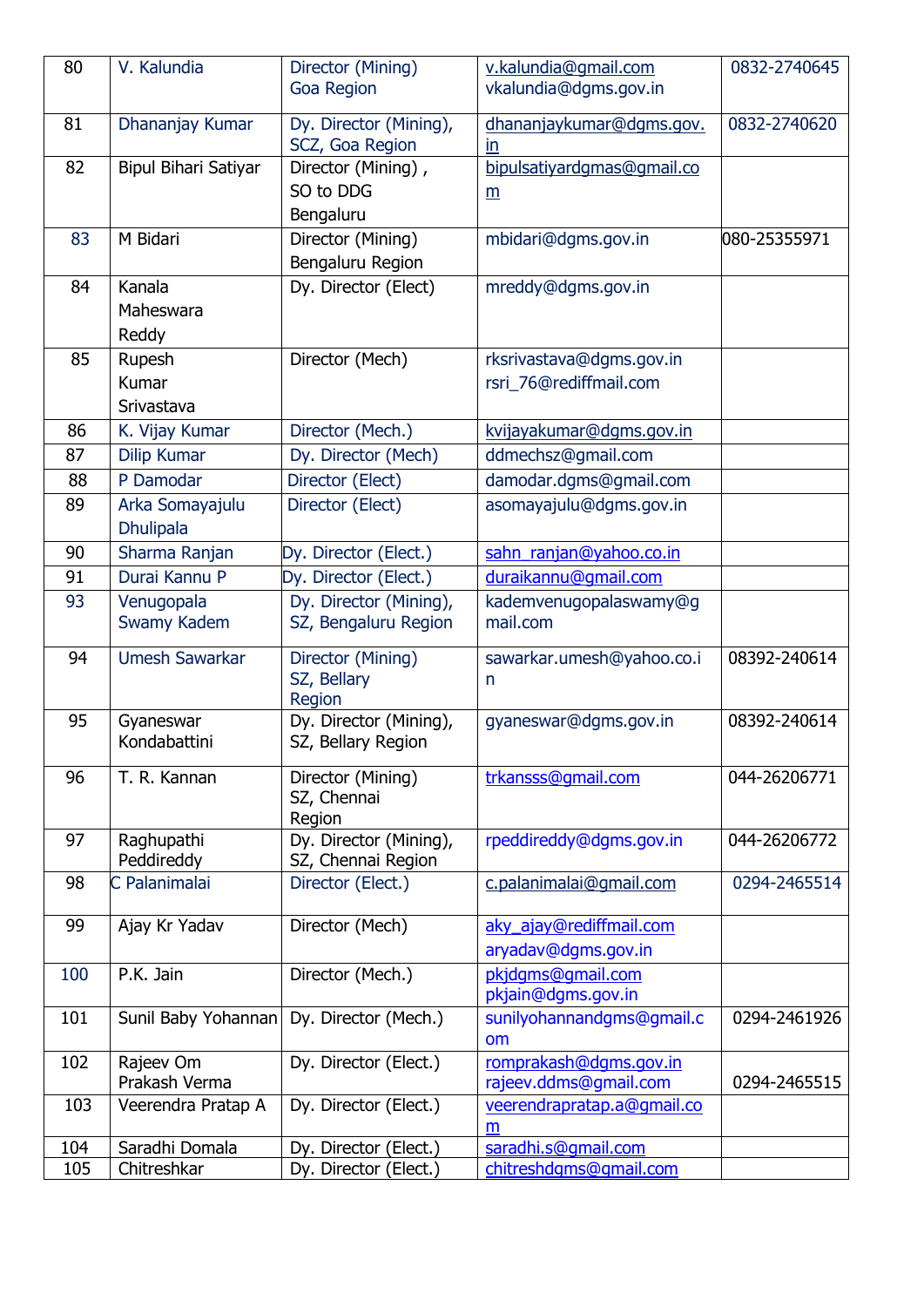| 106 | B. Dayasagar                  | Director (Mining)<br>Udaipur, Region                                 | bdaysagar@dgms.gov.in                                     | 0294-2465513 |
|-----|-------------------------------|----------------------------------------------------------------------|-----------------------------------------------------------|--------------|
| 107 | Nayan Sinha                   | Dy. Director (Mining)<br>NWZ, Udaipur Region                         | nsinha@dgms.gov.in<br>nayan_snh@yahoo.co.in               | 0294-2461926 |
| 108 | Manish C. Jaiswal             | Director (Mining)                                                    | jaiswalmanish90@yahoo.in                                  |              |
| 109 | K.D. Ram                      | Dy. Director (Mining),<br>NWZ, Ahmedabad<br>Region                   | karmdeoram@gmail.com                                      | 079-23290061 |
| 110 | M. D. Mishra                  | <b>Director</b><br>(Mining), NWZ<br>, Surat Region                   | suratregionaloffice@gmail.co<br>m<br>mdmishra@dgms.gov.in | 0261-2274652 |
| 111 | Rakesh<br>Rameshwar<br>Mishra | Dy. Director (Mining),<br>NWZ, Surat Region                          | rakeshddms@gmail.com                                      | 0261-2274651 |
| 112 | Prakash Kumar                 | Director (Elect.)                                                    | verma.pk71@gmail.com                                      | 0120-2705367 |
| 113 | Venkata Subarao<br>Ankalagala | Director(Elec)                                                       | vsubbarao@dgms.gov.in                                     |              |
| 114 | Tapas Kumar Behera            | Dy. Director (Elect)                                                 | tapasbehera87@gmai.com                                    |              |
| 115 | Rupesh Kumar<br>Mehera        | Dy. Director (Elect)                                                 | roopeshsinghmehta@gmail.co<br>m                           |              |
| 116 | Amrutha Rao<br>Pothuraju      | Dy. Director (Elect)                                                 | amruthddmse@qmail.com                                     |              |
| 117 | Jagdish Prasad<br>Verma       | Director (Mech.)                                                     | jagdish12373@gmail.com                                    | 0120-2721894 |
| 118 | Sandeep Srivastava            | Director (Mech.)                                                     | direcormechanical.dgms@gm<br>ail.com                      |              |
| 119 | Sanket Kumar                  | Dy. Director (Mech.)                                                 | sanket.toshniwal@gmail.com                                | 0120-2721894 |
| 120 | R. A Meena                    | Director (Mining),<br>Ghaziabad                                      | rmeena@dgms.gov.in<br>meenaramawatar@gmail.co<br>m        | 0120-2705366 |
| 121 | Anil Kumar Das                | Dy. Director (Mining),<br>NZ, Ghaziabad Region                       | anil_kumar.mnd70@yahoo.c<br>o.in                          | 0120-2789483 |
| 122 | Nageswara Rao<br>Namavrapu    | Director (Mining), NZ,<br>(Additional Charge)<br><b>Ajmer Region</b> | namavarapunr@gmail.com                                    | 120-2425537  |
| 123 | Surjeet Katewa                | Dy. Director (Mining),<br>Ajmer Region                               | surjeetkatewa@gmail.com                                   | 0145-2425792 |
| 124 | S.S.Prasad                    | Director (Mining), NZ,<br>Varanasi Region.                           | ssprasad.ddms@gmail.com<br>dqmsvaranasi@qmail.com         | 0542-2284911 |
| 125 |                               | Dy. Director<br>(Mining), NZ,<br>Varanasi Region                     |                                                           | 0542-2284913 |
| 126 | Nageswara Rao<br>Namavrapu    | Director (Mining) NZ,<br><b>Gwalior Region</b>                       | namavarapunr@gmail.com                                    | 0751-2472545 |
| 127 | Raj Kishore Singh             | Dy. Director (Mining)<br>NZ,<br><b>Gwalior Region</b>                | rajksbit@gmail.com                                        | 0751-2472545 |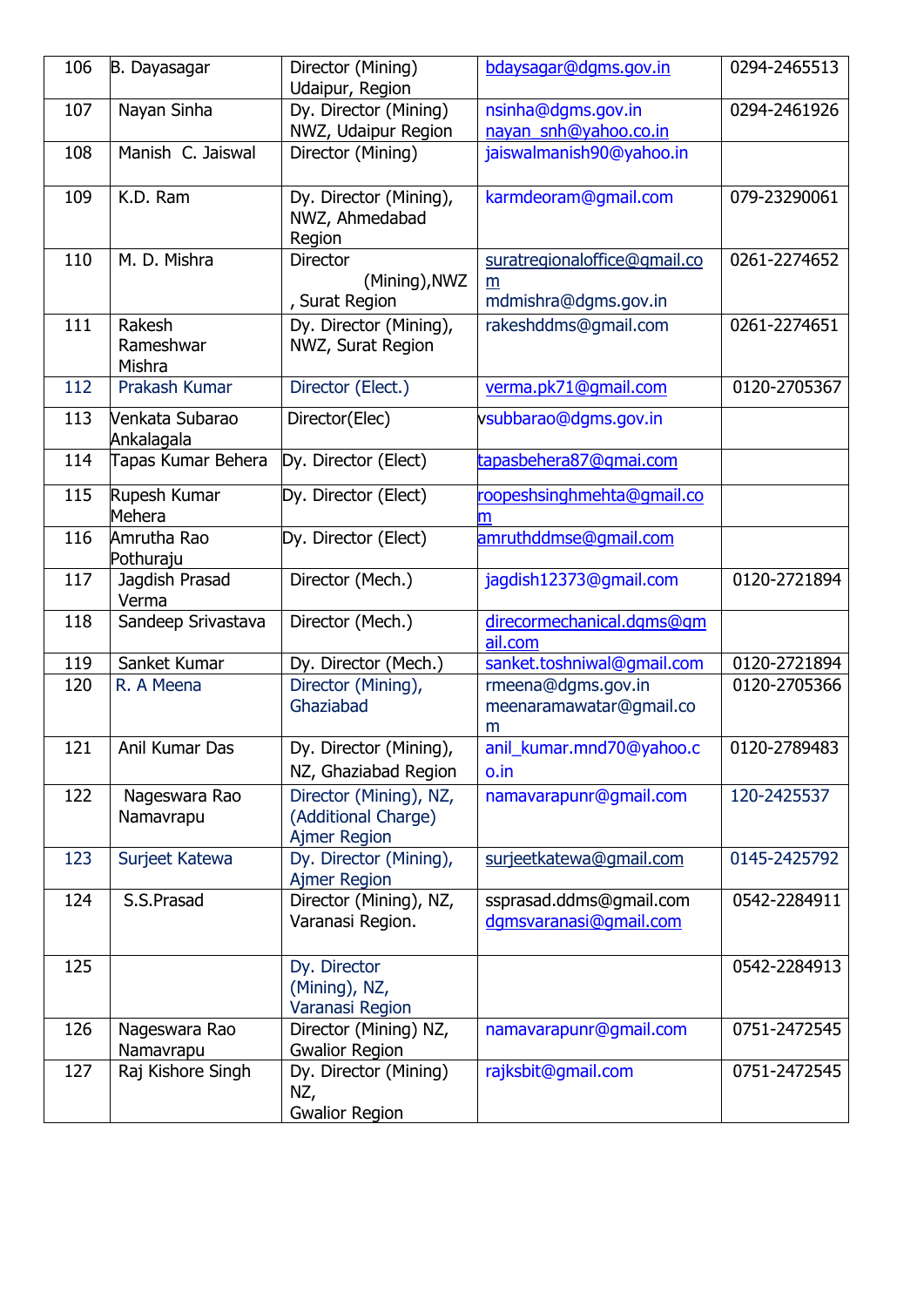| S. No. | Name(S/Shri            | <b>Designation</b>                                                   | E-mail                                                         | <b>Phone No</b>              |
|--------|------------------------|----------------------------------------------------------------------|----------------------------------------------------------------|------------------------------|
| 1.     | U.P. Singh             | Dy. Director General (WZ)                                            | wz.dgms@gmail.com<br>up_dgms@yahoo.com                         | 0712-2511020                 |
| 2.     | Malay Tikadar          | Dy. Director General, SCZ                                            | ddgscz@dgms.gov.in<br>mtikadar@dgms.gov.in                     | 040-27532502                 |
| 3.     | Malay Tikadar          | Dy. Director-General, SZ,<br>[Additional Charge]                     | szddgdgms@gmail.com                                            | 080-25355971                 |
| 4.     | Ujjwal Tah             | Dy. Director General, EZ                                             | ez.dgms@gmail.com<br>utah@dgms.gov.in<br>ujjwaltah@yahoo.co.in | 0341-2510710<br>0341-2514210 |
| 5.     | S D Chiddarwar         | Dy. Director General<br>(NWZ)[Additional Charge]                     | nwz.dgms@gmail.com                                             | 0294-2465516                 |
| 6.     | S D Chiddarwar         | Dy. Director General(NZ)                                             | nz.dgms@gmail.com                                              | 0120-2705364                 |
| 7.     | S D Chiddarwar         | Dy. Director General (CZ)<br>[Additional Charge]                     | centralzonedhn@gmail.co<br>m                                   |                              |
| 8.     | Ujjwal Tah             | Dy. Director General<br>(SEZ)<br>[Additional Charge]                 | ddgsezranchi@gmail.com<br>ddgsez@gmail.com                     | 0326-2221030                 |
| 9.     | D B Naik               | Dy. Director General<br>(Mech.)                                      | ddg.mech@dgms.gov.in                                           | 0326-2221002                 |
| 10.    |                        | Dy. Director General<br>(Elect.) & Vigilance Officer                 |                                                                | 0326-2221038                 |
| 11.    | Anand Agarwal          | Director (Elect),<br>CZ, Dhanbad                                     | aagrawal@dgms.gov.in<br>anand.gd.agrawal@gmail.c<br>om         | 0326-2221031                 |
| 12.    | P.Balakrishna          | Director (Mech),<br>CZ, Dhanbad<br>[ Additional<br>charge]           | bpadarthi@dgms.gov.in<br>directormechanical@gmail.<br>com      | 0326-2221032                 |
| 13.    | Mukesh Kumar Sinha     | Director (Mining),<br>SO to DDG, CZ, Dhanbad<br>[ Additional charge] | mukeshkumar.5971@gmai<br>I.com                                 | 0326-2221035                 |
| 14.    | Mukesh Kumar Sinha     | Director (Mining),<br>CZ, Region-1<br>[ Additional charge]           | mukeshkumar.5971@gmai<br>I.com                                 | 0326-2221033                 |
| 15.    | <b>Tikeshwar Mahto</b> | Dy. Director (Mining),<br>CZ, Region-1                               | tmahto@dgms.gov.in                                             |                              |
| 16.    | Manoj Kumar Sahu       | <b>Director</b><br>(Mining), officiating<br>CZ, Region-2             | mks9111976@gmail.com                                           | 0326-2221034                 |
| 17.    | Ramesh Walikar         | Dy. Director, CZ, Region-2                                           | rwalikar@dgms.gov.in<br>walikarramesh514@gmail.<br>com         | 0326-2221034                 |
| 18.    | Mukesh Kumar Sinha     | Director (Mining), CZ,                                               | mukeshkumar.5971@qmai                                          | 0326-2221035                 |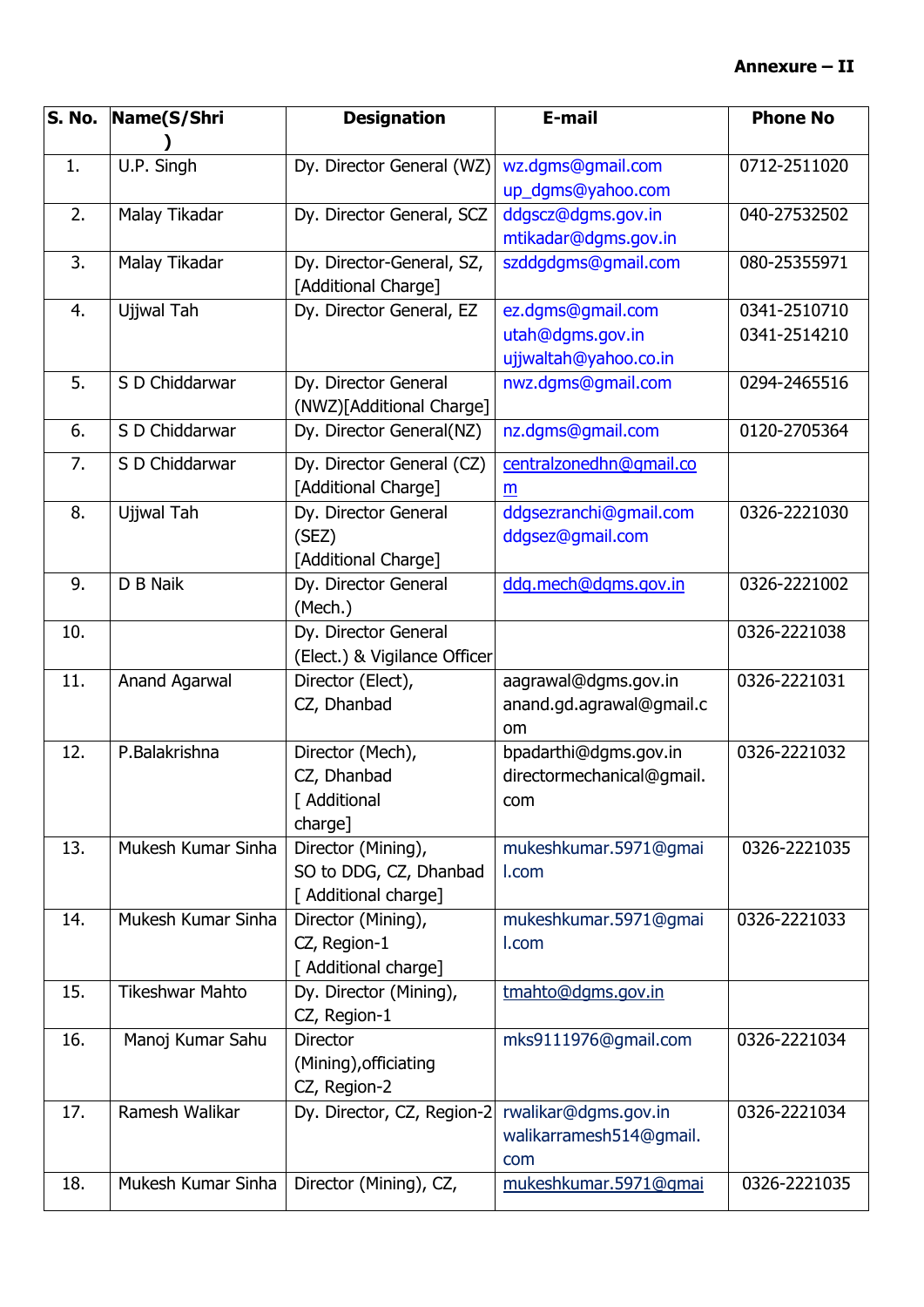|     |                                              | Region-3                                                   | <u>I.com</u>                                                |                              |
|-----|----------------------------------------------|------------------------------------------------------------|-------------------------------------------------------------|------------------------------|
| 19. | Saket Bharti                                 | Dy. Director (Mining),<br>CZ, Region-3                     | sbharti@dgms.gov.in<br>saketbharati@yahoo.com               | 0326-2221158                 |
| 20. | A.K. Mishra                                  | Director (Mining),<br>Koderma Region                       | akmishra@dgms.gov.in<br>akmdgms@gmail.com                   | 06534-222401                 |
| 21. |                                              | Dy. Director<br>(Mining), Koderma<br>Region                |                                                             | 06534-222579                 |
| 22. |                                              | Director (Mining), SO to<br>DDG, EZ, Sitarampur            |                                                             | 0341-2510721                 |
| 23. | Vijay Haridas Patil                          | Dy. Director (Mech.)                                       | vijupatil@rediffmail.com                                    | 0341-2514207                 |
| 24  | P. Balakrishna                               | Director (Mech))                                           | bpadarthi@dgms.gov.in                                       |                              |
| 25  | Kaushik<br>Sengupta                          | Dy. Director (Mech),<br>EZ, Sitarampur                     | k.sengupta@dgms.gov.in                                      | 0341-2514222                 |
| 26  | Sankarsana<br><b>Behera</b>                  | Director (Mech.), EZ,<br>Sitarampur                        | sbehera@dgms.gov.in                                         | 0341-2514207                 |
| 27. | Y. L. Sriniwas                               | Dy. Director (Elect.)<br>Sitarampu                         | sruthakirthi13@qmail.com                                    |                              |
| 28. | Ajay Kumar<br>Rathore                        | Dy. Director (Elect.)<br>Sitarampu                         | ajayr.dgms@gmail.com                                        |                              |
| 29. | Shanigarapu<br>Shankaraiah                   | Dy. Director (Elect.)<br>Sitarampu                         | shanigarapushankar@gmai<br><u>l.com</u>                     |                              |
| 30. | R. K. Singh                                  | Director (Mining),<br>Officiating EZ,<br>Region-1          | rajeshism6073@gmail.com                                     | 0341-2514203                 |
| 31. | K.Tirupathi                                  | Dy. Director(Mining), EZ,<br>Region-1                      | kthirupathi@dgms.gov.in<br>kamera.thirupathi6@gmail<br>.com | 0341-2514204                 |
| 32. | Vinod Rajak                                  | (Mining),<br><b>Director</b><br>officiating. EZ, Region-2, | vinod.rajak20@gmail.com                                     | 0341-2514213                 |
| 33. |                                              | Dy. Director (Mining),<br>EZ, Region-2                     |                                                             | 0341-2514215                 |
| 34. | N.P. Deori                                   | (Mining)<br><b>Director</b><br>EZ,<br>Region-3             | deorinavaprokash@gmail.c<br>om<br>npdeori@dgms.gov.in       | 0341-2514217                 |
| 35. | A. Rambabu                                   | Dy. Director (Mining)<br>EZ, Region-3                      | arbvenny_aderla@yahoo.c<br>o.in<br>arambabu@dgms.gov.in     | 0341-2514218<br>0341-2514219 |
| 36. | Yohana Yejerla                               | Director (Mining),<br>Officiating, Guwahati,<br>Region     | johnsons.yohan@gmail.co<br>m                                | 0361-2550129                 |
| 37. | <b>Kishore</b><br><b>Kumar</b><br>Dokuparthy | Dy. Director (Mining),<br>Guwahati, Region                 | kishorekumar@dgms.gov.i<br>$\underline{n}$                  | 0361-2650025                 |
| 38. |                                              | Director (Mining), SO<br>to DDG (SEZ), Ranchi              |                                                             | 0651-2233110                 |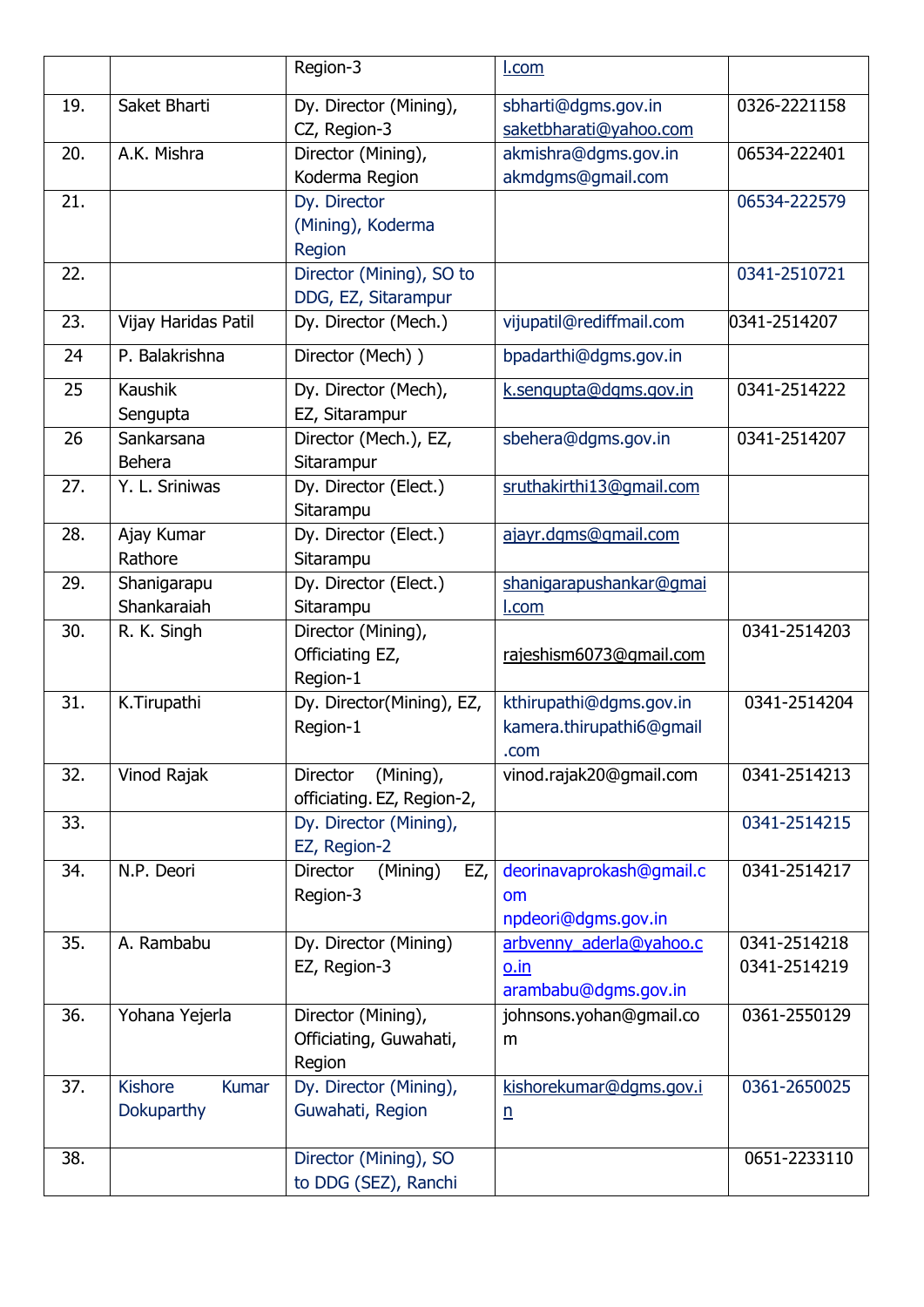| 39. | <b>Ajay Singh</b>                 | Director (Elect.) SEZ                               | ajay_sccl@yahoo.co.in                                              | 0651-2233050 |
|-----|-----------------------------------|-----------------------------------------------------|--------------------------------------------------------------------|--------------|
| 40. | P.K. Singh                        | Ranchi<br>Director (Mech.)                          | pksingh@dgms.gov.in<br>pksinghddmsm69@gmail.c                      |              |
| 41. | <b>Anil Toppo</b>                 | Dy. Director (Elect.)                               | <b>om</b><br>aniltoppo1972@qmail.com<br>atoppo@dgms.gov.in         | 0651-2233102 |
| 42. | Suresh Kumar Pedada               | Director (Mech.)                                    | skpedada@dgms.gov.in                                               |              |
| 43. | Umesh Kumar Sahu                  | Dy. Director (Mech.)                                | umesh_sahu100@yahoo.c<br>om                                        |              |
| 44. | <b>Vikas Govindrao</b><br>Meshram | Director (Elect)                                    | Vikas.meshram72@gmail.co<br>m                                      |              |
| 45. | <b>Vineet Chourasia</b>           | Dy. Director (Elect.)                               | vineetchourasia@gmail.com                                          |              |
| 46. | <b>Aftab Ahmed</b>                | Director (Mining), Ranchi<br>Region                 | aahmad@dqms.gov.in<br>ahmad.aftabdgms@gmail.<br>com                | 0651-2233110 |
| 47. | P. R. Thakur                      | Dy. Director<br>(Mining), Ranchi<br>Region          | prthakur@dgms.gov.in<br>prthakur22@qmail.com                       |              |
| 48. | Vir Pratap                        | Director (Mining),<br>Raigarh Region                | dgmsraigarh@gmail.com<br>vir.ddms@gmail.com<br>vpratap@dgms.gov.in | 07762-220611 |
| 49. |                                   | Dy. Director<br>(Mining), Raigarh<br>Region         |                                                                    | 07762-220116 |
| 50. | Krishnendu Mondal                 | Director (Mining),<br><b>Bhubaneswar</b><br>Region  | kmondaldgms@gmail.com<br>dgmsbbsr@gmail.com                        | 0674-2301283 |
| 51. | Satyanarayan<br>a Inumula         | Dy. Director (Mining),<br><b>Bhubaneswar Region</b> | isnindian@gmail.com                                                | 0674-2301452 |
| 52. | Altaf Hussain Ansari              | Director (Mining),<br>Chaibasa region               | ahansari@dqms.gov.in<br>altafhussainaksa@gmail.co<br>m             | 06582-256480 |
| 53. | Niranjan Kumar                    | Dy. Director<br>(Mining), Chaibasa<br>Region        | nkumar.ism@gmail.com                                               | 06582-256480 |
| 54. | R.T. Mandekar                     | Director (Mining) SO<br>to DDG, WZ, Nagpur          | rtmandekar.dgms@gmail.c<br>om                                      | 0712-2513084 |
| 55. | B. P. Singh                       | Director (Mining) SO<br>to DDG, WZ, Nagpur          | bpsingh064@gmail.com                                               | 0712-2511025 |
| 56. | S Puttaraju                       | Director (Elect.)                                   | sputtaraju75@qmail.com<br>sputtaraju@dgms.gov.in                   | 0712-2511023 |
| 57. | S Anandvel                        | Director(Elect)                                     | sanandavel@dgms.gov.in                                             | 0712-2511123 |
| 58. | S. Bhaisare                       | Director (Mech.)                                    | sudhirbhaisare@gmail.com                                           | 0712-2511024 |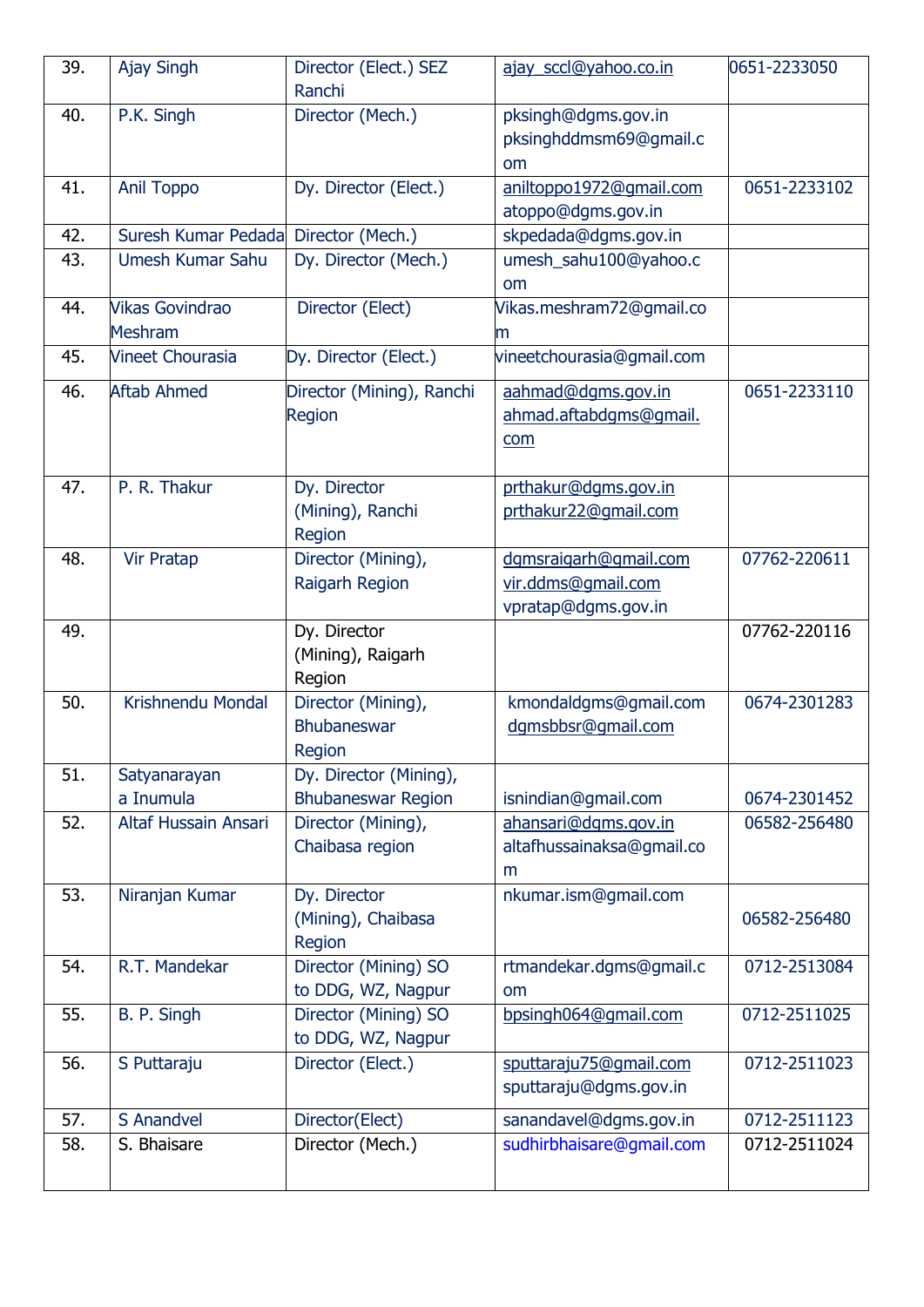| 59. | N.G. Phule               | Director (Mech.)                                | ngphule@gmail.com                                          | 0712-2512901 |
|-----|--------------------------|-------------------------------------------------|------------------------------------------------------------|--------------|
| 60. | G. Vijay Bhaskar         | Dy. Director (Elect.)                           | gybhaskar.ddms@gmail.co<br>$\underline{m}$                 | 0712-2513086 |
| 61. | Nitin Kamlakar Raut      | Dy. Director (Mech.)                            | moilnkr5@gmail.com                                         |              |
| 62. | E. Aravind Kumar         | Dy. Director (Elect.)                           | aravind.2412@dgms.gov.i<br>n<br>aravindshali.e@qmail.com   |              |
| 63. | Keshav Singh Meena       | Dy. Director (Elect.)                           | ksmeena.0503@dqms.gov.<br>$\mathsf{In}$                    |              |
| 64. | Sindhu Kumar<br>Upadhyay | Dy. Director (Elect.)                           | sindhuk.1512@dqms.gov.i<br>$\underline{n}$                 |              |
| 65. | Shaik Nagulmeera         | Dy. Director (Elect.)                           | shaik.0908@dqms.qmail.c<br>om                              |              |
| 66. | Niraj Kumar              | Director (Mining),<br>Nagpur Region-1           | dgmsnr1@gmail.com                                          | 0712-2513133 |
| 67. | K Ravinder               | Dy. Director<br>(Mining), Nagpur<br>Region-2    | rkandakatla@dgms.gov.in<br>kandakatla_ravi@yahoo.co<br>.in | 0712-2513087 |
| 68. | Sagesh Kumar M.R.        | Director (Mining),<br>Nagpur Region-2           | wz.rg2dgms@gmail.com                                       | 0712-2513085 |
| 69. | M.K.Gupta                | Dy. Director<br>(Mining), Nagpur<br>Region-2    | mkgupta@dgms.gov.in                                        |              |
| 70. | Ashok Kumar              | Director (Mining),<br>Jabalpur Region           | wz.jbpdgms@gmail.com<br>ashokdgms@gmail.com                | 0761-2640365 |
| 71. |                          | Dy. Director<br>(Mining), Jabalpur<br>Region    |                                                            | 0761-2640160 |
| 72. | Deo Kumar                | Director (Mining), Bilaspur<br>Region           | dkumar@dgms.gov.in<br>wz.bspdgms@gmail.com                 | 07752-291594 |
| 73. |                          | Dy.Director (Mining),<br><b>Bilaspur Region</b> |                                                            | 07752-291593 |
| 74  | Tom Mathew               | Dy. Director (Mining),<br>Parasia Sub-Region    | dgmsparasia@gmail.com<br>tom.dgms@gmail.com                | 07161-220048 |
| 75. | S.S. Soni                | Director, SO to DDG SCZ,<br>Hyderabad           | sssoni@live.com<br>sssoni@dgms.gov.in                      | 040-27534507 |
| 76. | <b>B</b> Behera          | Director (Elec)                                 | bbehera@dqms.gov.in                                        | 040-27534504 |
| 77. | T. Srinivas              | Director (Elect)                                | tsrinivas@dgms.gov.in                                      | 040-27534504 |
| 78. | M. Armugam               | Director (Mech)                                 | marmugam@dgms.gov.in                                       | 040-27534503 |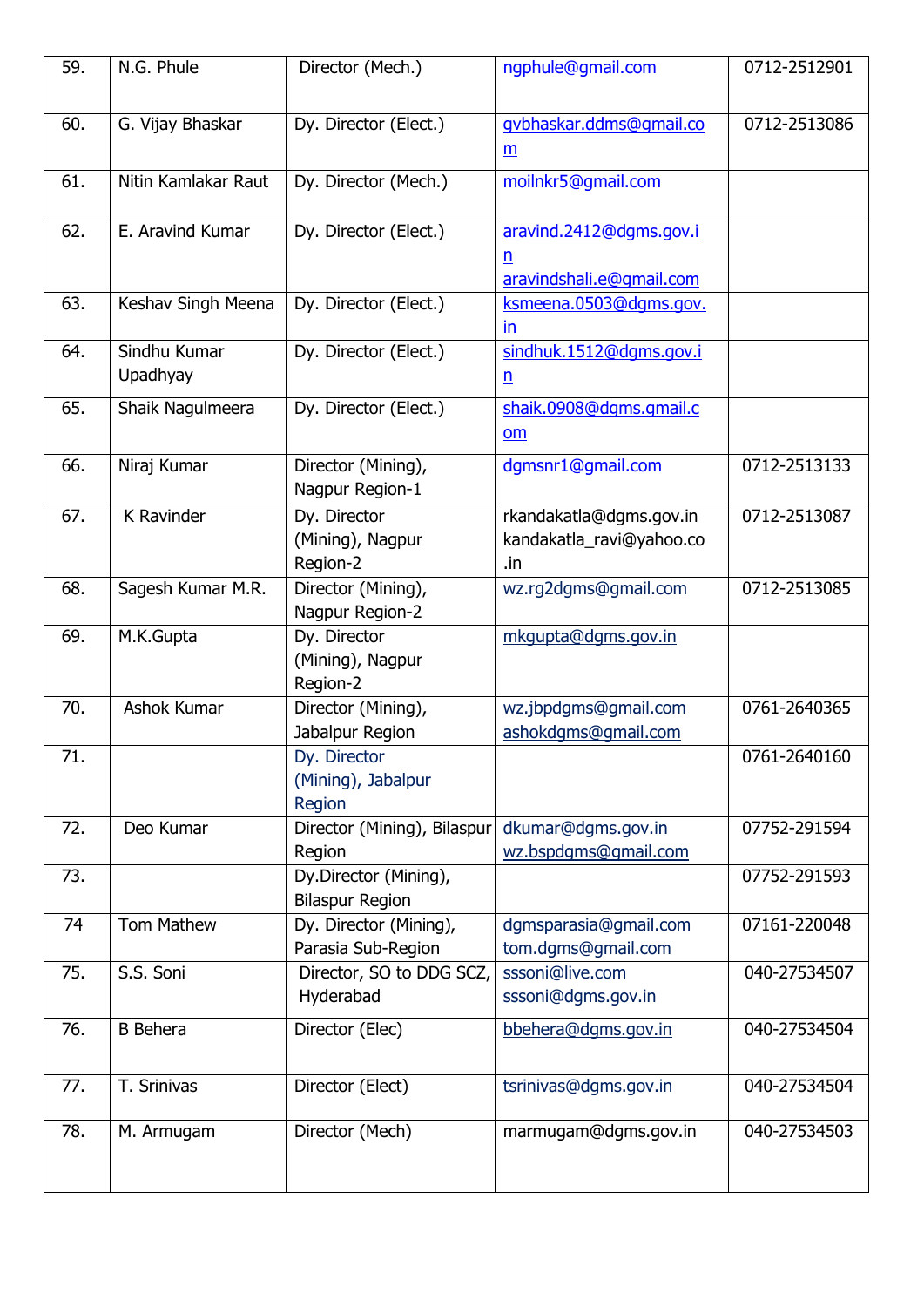| 79. | S. Ratnaker                | Director (Mech)                                                             | rsunki@dgms.gov.in                                                  | 040-27534504 |
|-----|----------------------------|-----------------------------------------------------------------------------|---------------------------------------------------------------------|--------------|
| 80. | G. V. Ranga Rao            | Dy. Director (Mech)                                                         | ranga8293@gmail.com<br>gv.ranga81@dgms.gov.in                       | 040-27534504 |
| 81. | Ravindra Bontha            | Dy. Director (Mech)                                                         | ravindra.bontha@gmail.co<br>m                                       |              |
| 82. | Gaurav Laddha              | Dy. Director (Elec)                                                         | gaur.1209@dgms.gov.in                                               |              |
| 83. | Badrish Kumar Divya        | Dy. Director (Elec)                                                         | bkumar.ish.1105@dgms.g<br>ov.in                                     |              |
| 84. | Raghu Merugu               | Dy. Director (Elec)                                                         | raguemail.rm@gmail.com                                              |              |
| 85. | Dr. Kaushik Sarkar         | Asst. Director (OH)                                                         | drksarkar@dgms.gov.in<br>dr.kaushiksarkar@yahoo.c<br>om             | 040-27534504 |
| 86. | Shyam Mishra               | Director (Mining),<br>SCZ, Hyderabad<br>Region-1                            | smishra@dgms.gov.in<br>shyamisp_sail@yahoo.com<br>hydreg1@gmail.com | 040-27534501 |
| 87. | Banothu Venkkana           | Dy. Director (Mining),<br>(Aditional Charge)<br>SCZ, Hyderabad Region-<br>1 | vbanothu@dgms.gov.in                                                | 040-27532505 |
| 88. | Supriyo Chakraborty        | (Mining),<br><b>Director</b><br>SCZ,<br><b>Hyderabad Region-2</b>           | schakraborty@dgms.gov.i<br>$\underline{n}$                          | 040-27534500 |
| 89. | Sanjay Kumar<br>Gimmedi    | Dy. Director (Mining),<br>SCZ, Hyderabad Region-<br>$\overline{2}$          | skgimmedi@dgms.gov.in                                               | 040-27532507 |
| 90. | K Appala Naidu             | Dy. Director (Mining),<br>SCZ, Nellore Sub-Region                           | kapplanaidu@dgms.gov.in<br>naiduappal@gmail.com                     | 0861-2327363 |
| 91. | V. Kalundia                | Director (Mining)<br><b>Goa Region</b>                                      | v.kalundia@qmail.com<br>vkalundia@dgms.gov.in                       | 0832-2740645 |
| 92. | Dhananjay Kumar            | Dy. Director (Mining),<br>SCZ, Goa Region                                   | dhananjaykumar@dqms.q<br>ov.in                                      | 0832-2740620 |
| 93. | Bipul Bihari Satiyar       | Director (Mining),<br>SO to DDG<br>Bengaluru                                | bipulsatiyardqmas@qmail.<br>com                                     |              |
| 94. | M Bidari                   | Director (Mining)<br>Bengaluru Region                                       | mbidari@dgms.gov.in                                                 | 080-25355971 |
| 95. | Kanala Maheswara<br>Reddy  | Dy. Director (Elect)                                                        | mreddy@dgms.gov.in                                                  |              |
| 96. | Rupesh Kumar<br>Srivastava | Director (Mech)                                                             | rksrivastava@dgms.gov.in<br>rsri 76@rediffmail.com                  |              |
| 97. | K. Vijay Kumar             | Director (Mech.)                                                            | kvijayakumar@dqms.gov.in                                            |              |
| 98. | <b>Dilip Kumar</b>         | Dy. Director (Mech)                                                         | ddmechsz@gmail.com                                                  |              |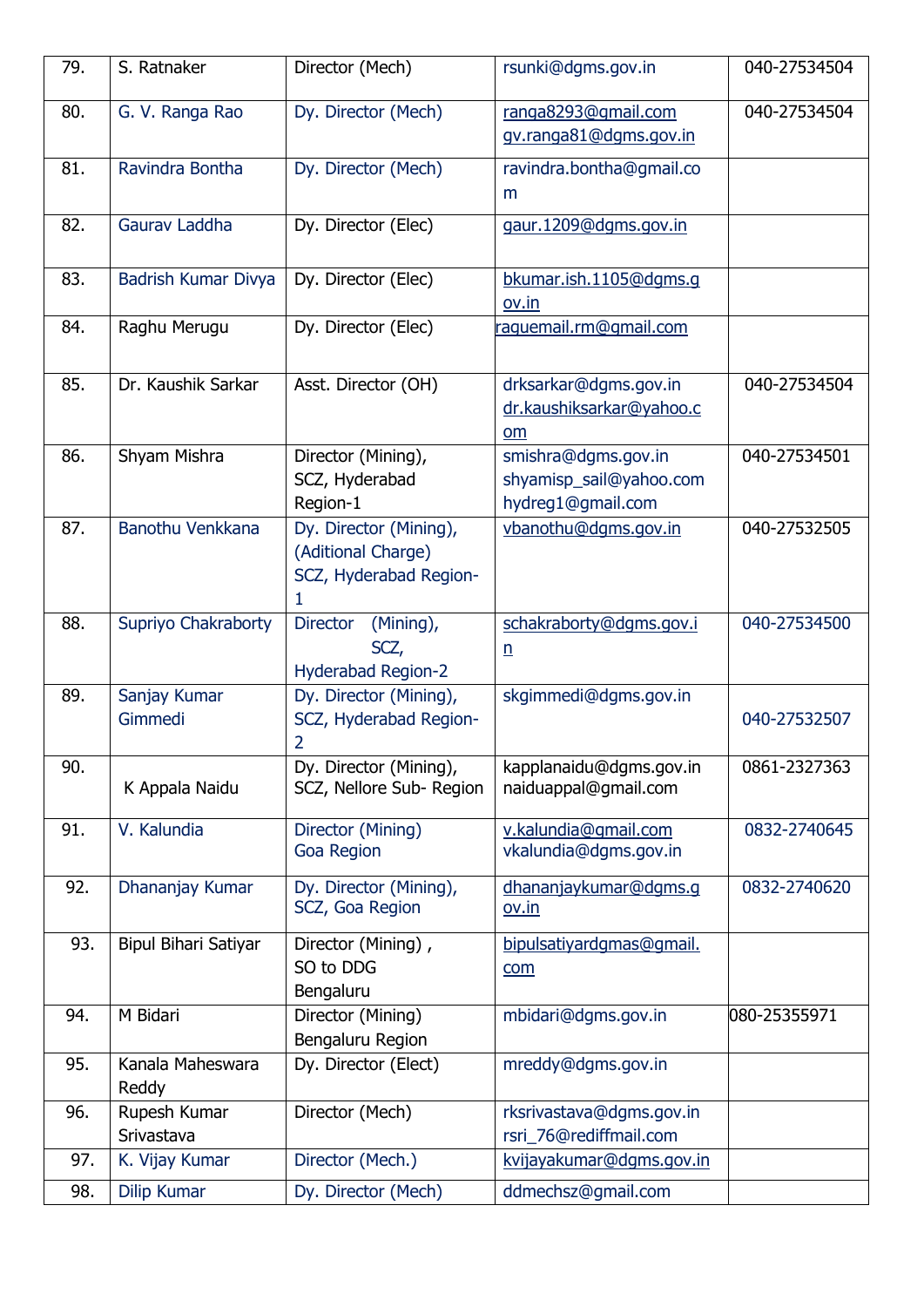| 99.  | P Damodar                           | Director (Elect)                                   | damodar.dgms@gmail.com                                    |              |
|------|-------------------------------------|----------------------------------------------------|-----------------------------------------------------------|--------------|
| 100. | Arka Somayajulu<br><b>Dhulipala</b> | Director (Elect)                                   | asomayajulu@dgms.gov.in                                   |              |
| 101. | Sharma Ranjan                       | Dy. Director (Elect.)                              | sahn ranjan@yahoo.co.in                                   |              |
| 102. | Durai Kannu P                       | Dy. Director (Elect.)                              | duraikannu@gmail.com                                      |              |
| 103  | Venugopala<br>Swamy Kadem           | Dy. Director (Mining),<br>SZ, Bengaluru Region     | kademvenugopalaswamy<br>@gmail.com                        |              |
| 104. | <b>Umesh Sawarkar</b>               | Director (Mining)<br>SZ, Bellary Region            | sawarkar.umesh@yahoo.c<br>o.in                            | 08392-240614 |
| 105. | Gyaneswar<br>Kondabattini           | Dy. Director (Mining),<br>SZ, Bellary Region       | gyaneswar@dgms.gov.in                                     | 08392-240614 |
| 106. | T. R. Kanna                         | Director (Mining)<br>SZ, Chennai<br>Region         | trkansss@gmail.com                                        | 044-26206771 |
| 107. | Raghupathi<br>Peddireddy            | Dy. Director (Mining),<br>SZ, Chennai Region       | rpeddireddy@dgms.gov.in                                   | 044-26206772 |
| 108. | C Palanimalai                       | Director (Elect.)                                  | c.palanimalai@gmail.com                                   | 0294-2465514 |
| 109. | Ajay Kr Yadav                       | Director (Mech)                                    | aky ajay@rediffmail.com<br>aryadav@dgms.gov.in            |              |
| 110. | P.K. Jain                           | Director (Mech.)                                   | pkjdgms@gmail.com<br>pkjain@dgms.gov.in                   |              |
| 111. | Sunil Baby Yohannan                 | Dy. Director (Mech.)                               | sunilyohannandgms@gmai<br>I.com                           | 0294-2461926 |
| 112. | Rajeev Om<br>Prakash Verma          | Dy. Director (Elect.)                              | romprakash@dgms.gov.in<br>rajeev.ddms@gmail.com           | 0294-2465515 |
| 113. | Veerendra Pratap A                  | Dy. Director (Elect.)                              | veerendrapratap.a@gmail.<br>com                           |              |
| 114. | Saradhi Domala                      | Dy. Director (Elect.)                              | saradhi.s@gmail.com                                       |              |
| 115. | Chitreshkar                         | Dy. Director (Elect.)                              | chitreshdgms@gmail.com                                    |              |
| 116. | B. Dayasagar                        | Director (Mining)<br>Udaipur, Region               | bdaysagar@dgms.gov.in                                     | 0294-2465513 |
| 117  | Nayan Sinha                         | Dy. Director (Mining)<br>NWZ, Udaipur Region       | nsinha@dgms.gov.in<br>nayan_snh@yahoo.co.in               | 0294-2461926 |
| 118  | Manish C. Jaiswal                   | Director (Mining)                                  | jaiswalmanish90@yahoo.in                                  |              |
| 119  | K.D. Ram                            | Dy. Director (Mining),<br>NWZ, Ahmedabad<br>Region | karmdeoram@gmail.com                                      | 079-23290061 |
| 120  | M. D. Mishra                        | (Mining),<br>Director<br>NWZ, Surat<br>Region      | suratregionaloffice@gmail.<br>com<br>mdmishra@dgms.gov.in | 0261-2274652 |
| 121  | Rakesh<br>Rameshwar<br>Mishra       | Dy. Director (Mining),<br>NWZ, Surat Region        | rakeshddms@gmail.com                                      | 0261-2274651 |
| 122  | Prakash Kumar                       | Director (Elect.)                                  | verma.pk71@gmail.com                                      | 0120-2705367 |
| 123  | Venkata Subarao<br>Ankalagala       | Director(Elec)                                     | vsubbarao@dgms.gov.in                                     |              |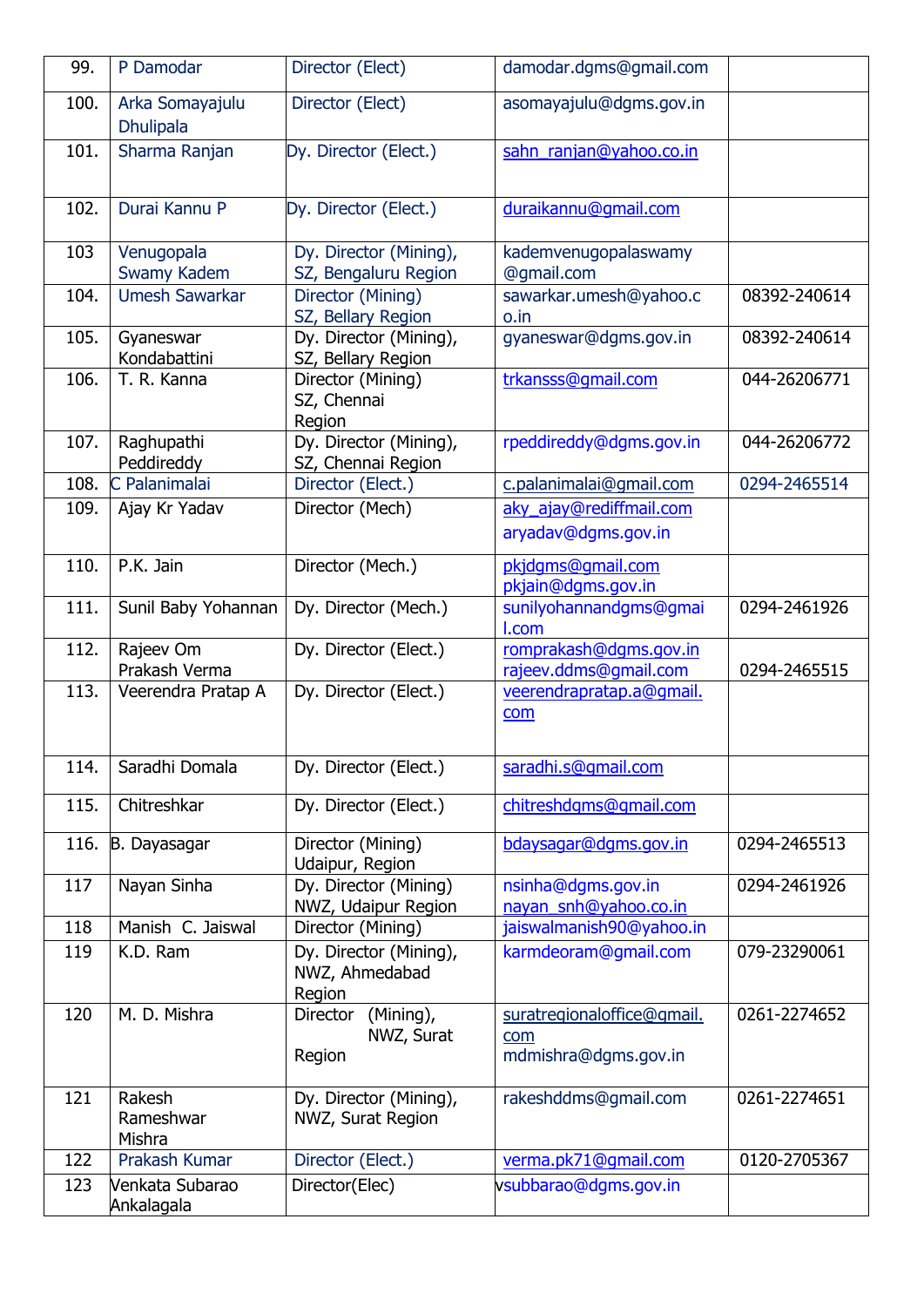| 124 | Tapas Kumar Behera                       | Dy. Director (Elect)                                                 | tapasbehera87@gmai.com                                |              |
|-----|------------------------------------------|----------------------------------------------------------------------|-------------------------------------------------------|--------------|
| 125 | Rupesh Kumar Mehera Dy. Director (Elect) |                                                                      | roopeshsinghmehta@gmail.<br>com                       |              |
| 126 | Amrutha Rao<br>Pothuraju                 | Dy. Director (Elect)                                                 | amruthddmse@gmail.com                                 |              |
| 127 | Jagdish Prasad Verma                     | Director (Mech.)                                                     | jagdish12373@gmail.com                                | 0120-2721894 |
| 128 | Sandeep Srivastava                       | Director (Mech.)                                                     | direcormechanical.dqms@<br>qmail.com                  |              |
| 129 | Sanket Kumar                             | Dy. Director (Mech.)                                                 | sanket.toshniwal@gmail.c<br><b>om</b>                 | 0120-2721894 |
| 130 | R. A Meena                               | Director (Mining),<br>Ghaziabad                                      | rmeena@dgms.gov.in<br>meenaramawatar@gmail.c<br>om    | 0120-2705366 |
| 131 | Anil Kumar Das                           | Dy. Director (Mining), NZ,<br>Ghaziabad Region                       | anil_kumar.mnd70@yahoo<br>.co.in                      | 0120-2789483 |
| 132 | Nageswara Rao<br>Namavrapu               | Director (Mining), NZ,<br>(Additional Charge)<br><b>Ajmer Region</b> | namavarapunr@gmail.com                                | 120-2425537  |
| 133 | Surjeet Katewa                           | Dy. Director (Mining),<br><b>Ajmer Region</b>                        | surjeetkatewa@gmail.com                               | 0145-2425792 |
| 134 | S.S.Prasad                               | Director (Mining), NZ,<br>Varanasi Region.                           | ssprasad.ddms@gmail.co<br>m<br>dgmsvaranasi@gmail.com | 0542-2284911 |
| 135 |                                          | Dy. Director<br>(Mining), NZ,<br>Varanasi Region                     |                                                       | 0542-2284913 |
| 136 | Nageswara<br>Rao<br>Namavrapu            | Director (Mining)<br>NZ, Gwalior Region                              | namavarapunr@gmail.com                                | 0751-2472545 |
| 137 | Raj Kishore Singh                        | Dy. Director (Mining) NZ,<br><b>Gwalior Region</b>                   | rajksbit@gmail.com                                    | 0751-2472545 |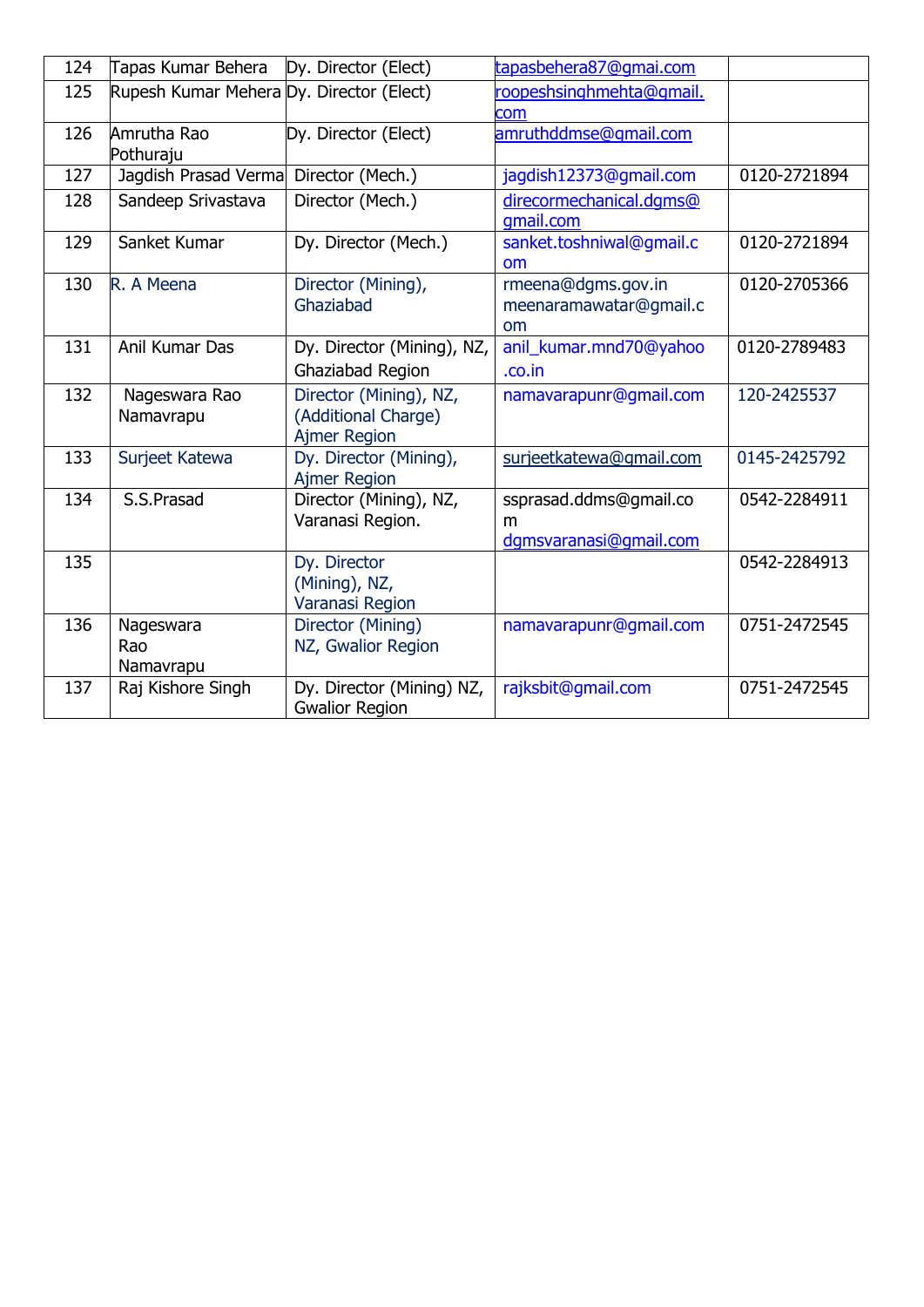#### **Annexure- III**

| <b>S. No.</b> | Name/Shri        | <b>Designation</b>   | E-mail                        | <b>Phone No</b> |
|---------------|------------------|----------------------|-------------------------------|-----------------|
| 1.            | D.B. Naik        | Dy. Director General | ddg.mech@dgms.gov.in          | 0326-2221002    |
|               |                  | Director (Mech.)     |                               |                 |
| 2.            | Ajay Singh       | Director (Elect.),   | ddg.elect@dgms.gov.i          | 0326-2221038    |
|               |                  | Officiating          |                               |                 |
| 3.            | Saifullah Ansari | Director (MSE)       | saifullah68@gmail.com         | 0326-2221013    |
|               |                  |                      | dir.msehq@gmail.com           |                 |
| 4.            | P.K. Kundu       | Director (S&T)       | probhatkundu@yahoo.c          | 0326-2221036    |
|               |                  |                      | <sub>om</sub>                 |                 |
|               |                  |                      | dirsnt.dgms@gmail.com         |                 |
| 5.            | Arun Kumar       | Dy. Director (S&T)   | akumar653855@gmail.com        | 0326-2221040    |
| 6.            | D S Salvi        | Dy. Director (MSE)   | dssalviddms@gmail.com         | 0326-2221008    |
| 7.            | Vijay Yadaorao   | Dy. Director (Mech.) | Vijay.barapatre82@dgms.gov.in | 0326-2221089    |
|               | <b>Barapatre</b> |                      |                               |                 |
| 8             | Malay Kumar Jena | Dy.Director(Elect)   | malayamanasi@gmail.com        |                 |
|               |                  |                      |                               |                 |